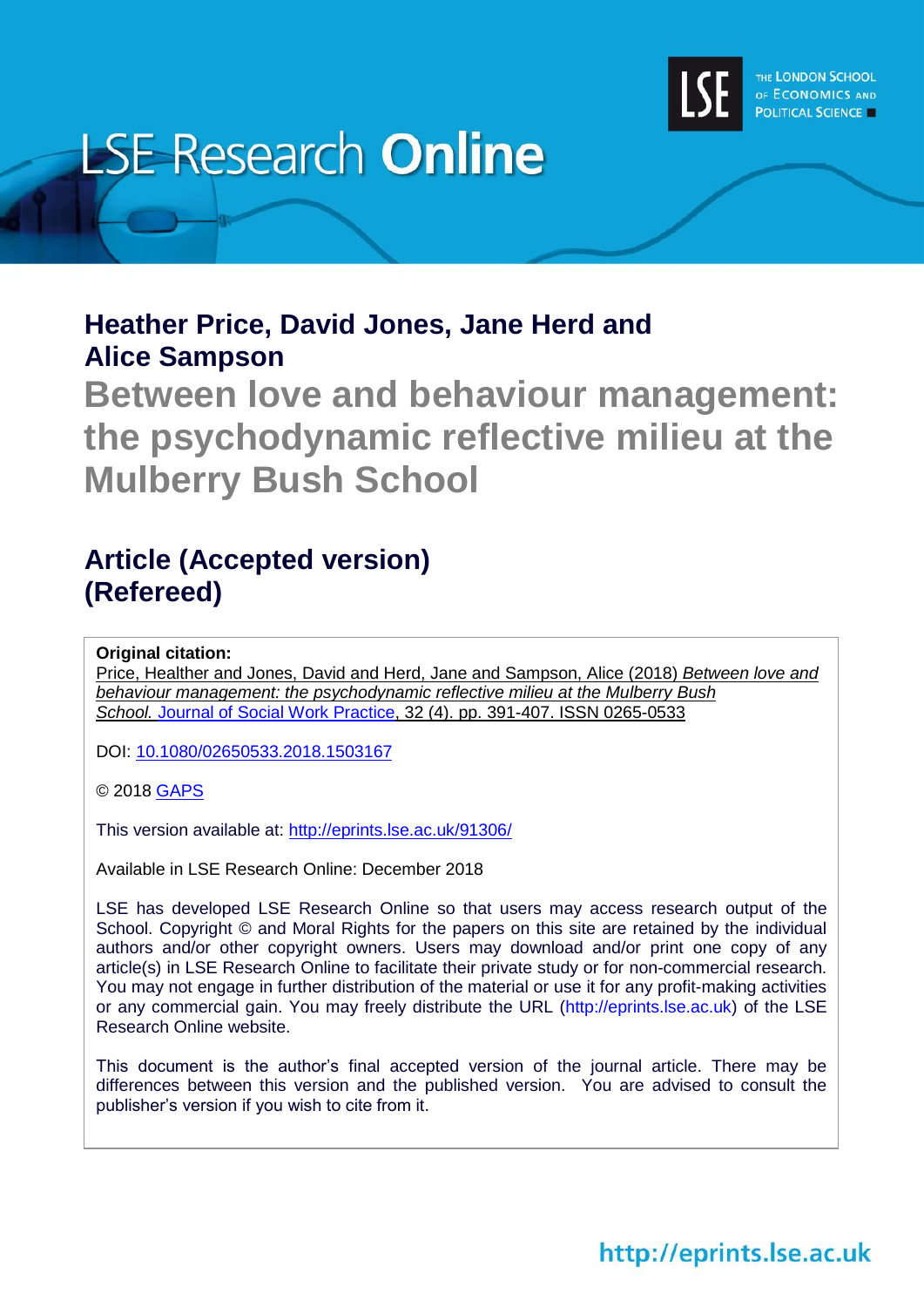## BETWEEN LOVE AND BEHAVIOUR MANAGEMENT: THE PSYCHODYNAMIC REFLECTIVE MILIEU AT THE MULBERRY BUSH SCHOOL

#### Heather Price, David Jones, Jane Herd and Alice Sampson

[h.s.price@uel.ac.uk;](mailto:h.s.price@uel.ac.uk) [david.jones@open.ac.uk;](mailto:david.jones@open.ac.uk) [jane@orb8.org;](mailto:jane@orb8.org) [A.M.Sampson@lse.ac.uk](mailto:A.M.Sampson@lse.ac.uk)

Address for correspondence: Dr Heather Price, Docklands Campus, 4 – 6 University Way, London E16 2RD

#### **Abstract**

This article presents findings from a qualitative research study of the Mulberry Bush School (MBS), a therapeutic residential primary school caring for children with severe social, emotional and behavioural difficulties. The article notes the challenges of working with children who have experienced traumatic relationship breakdown, and reviews ideas and practices developed at MBS to support the children's development. There is a discussion of the research study's methodology and main findings. The researchers argue that the therapeutic milieu at MBS maintains a creative tension between a secure, playful context and one where emotional disorder and disturbance are not suppressed. The study describes how a particular psychodynamic model of reflective practice has been successfully instituted at MBS to create a 'staff therapeutic milieu' supporting the group living and group learning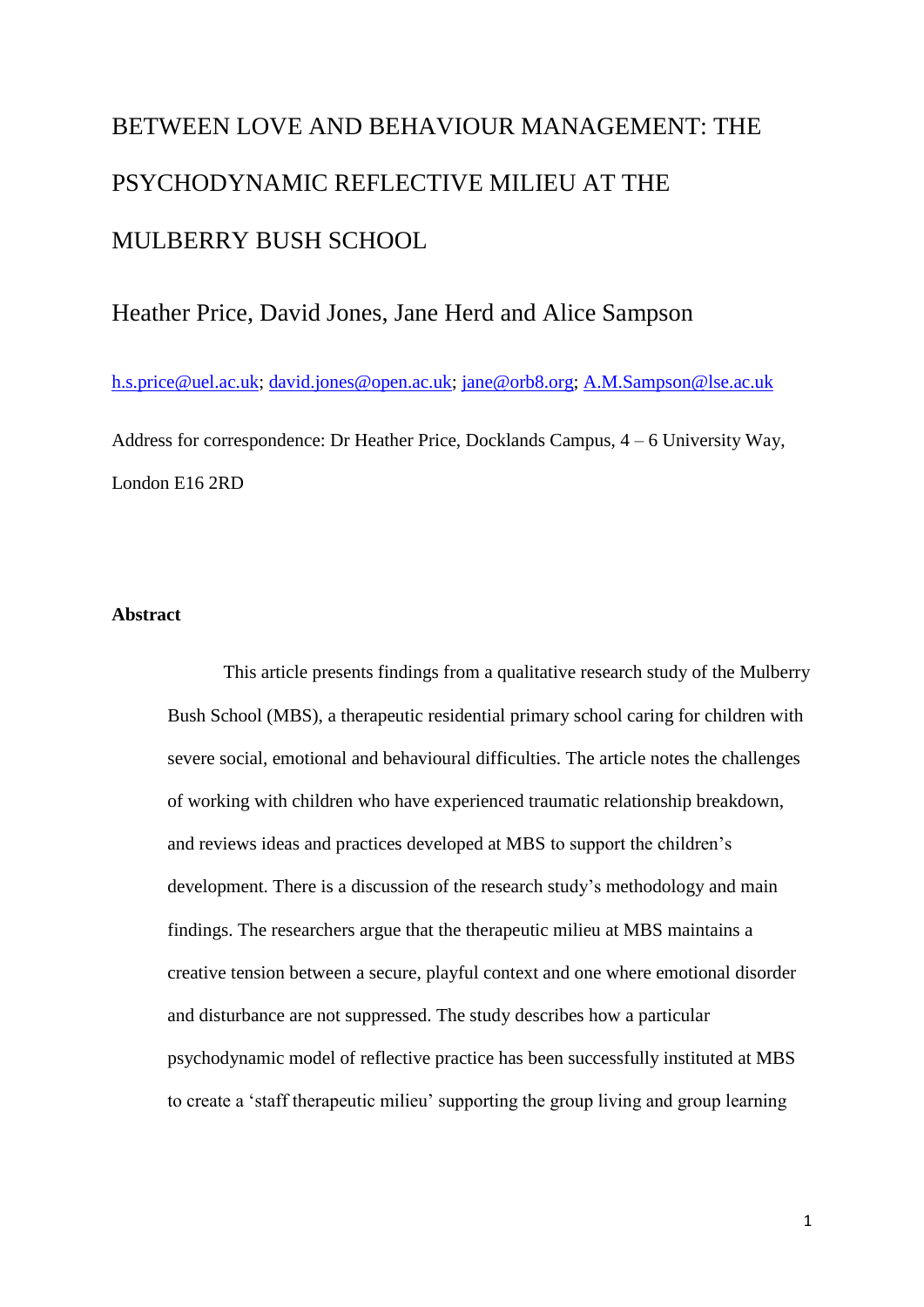through which therapy principally occurs. The article closes with comments on the applicability of this model to residential child care practice generally.

**Keywords** Mulberry Bush School; therapeutic milieu; relationship-based; reflective practice; reflective culture; psychodynamic; residential child care

#### **Introduction**

Some of the most disruptive, disturbing children and young people are in residential child care, often viewed as a placement of 'last resort' after multiple family-based placement breakdowns (Narey, 2016). The children arrive with feelings and behaviours that test to the maximum their carers' efforts to empathise, to stay emotionally committed, to hold limits in a non-retaliatory way and to bring about change. The Mulberry Bush School (MBS) is one such placement of 'last resort', a therapeutic residential special school caring for primaryaged children with severe social, emotional and behavioural difficulties. Children at MBS return to their foster, adoptive or birth families for some weekends and outside term time, although from autumn 2018, MBS will also be providing 52 week care. The children's experiences of neglect, abuse and loss inform the nature of MBS's therapeutic work with them and with their families during the three-year placements at the school.

In what follows, the typical challenges facing residential child care staff are noted and the history and development of psychodynamic therapeutic provision at MBS, designed to address these challenges, is outlined. The article then reviews the University of East London's research study of the school's principles and practices (Price, Herd, Jones & Sampson, 2017). Our research methodology is explained before we move on to review the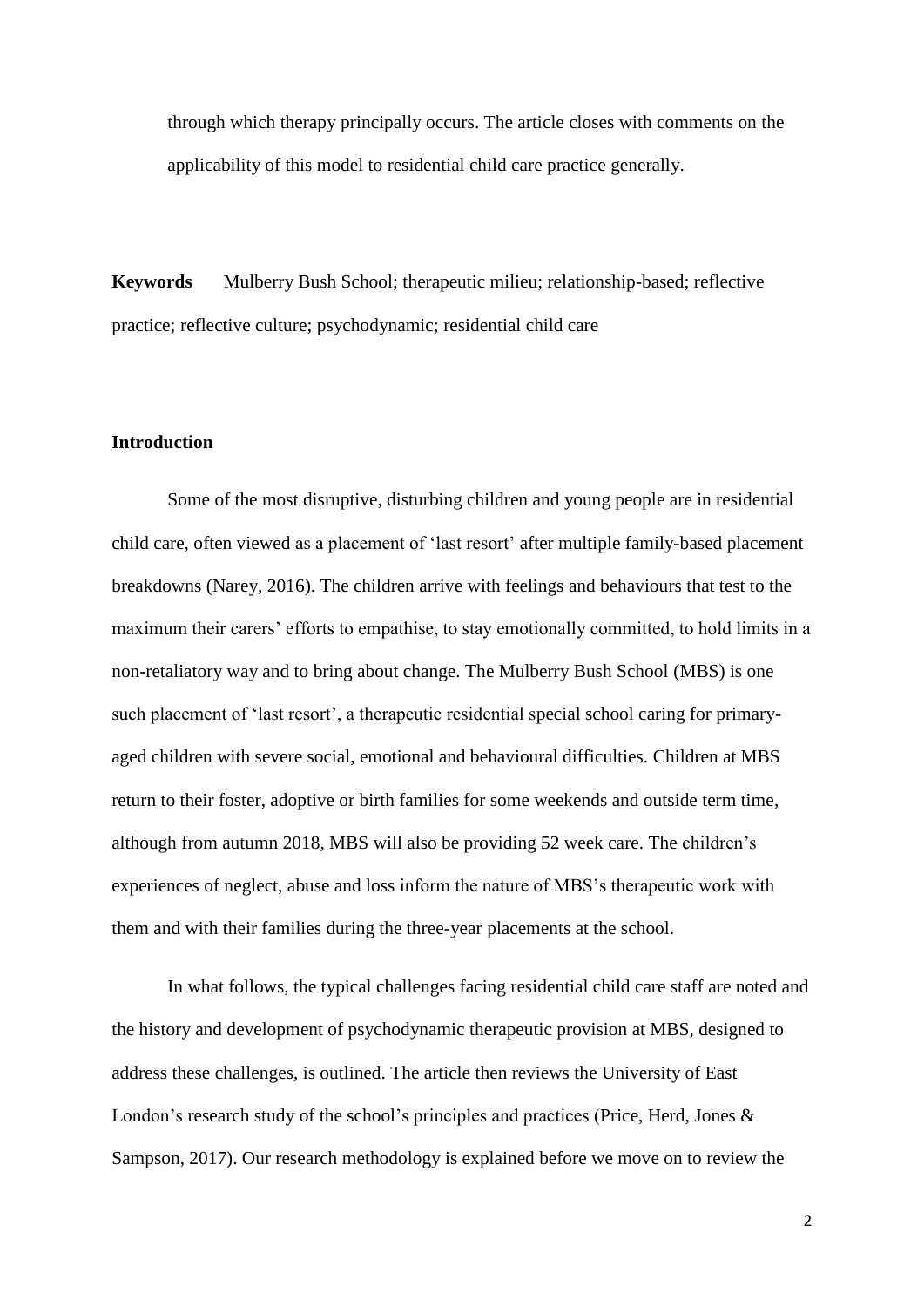research findings. The article closes with a short commentary on the applicability of the findings to residential child care practice generally.

#### **The challenges of residential child care**

Residential care for children has been subject to controversy with fears that institutionalisation, neglect and abuse are more likely in such care. The Department for Education's 2015 'Guide to children's homes regulations' now states that 'children in residential child care should be loved' (Department for Education, 2015, p. 7), emphasising the importance of their positive relationships with adults. An NSPCC report (Bazalgette, Rahilly & Trevelyan, 2015) also called for everyday relationships with carers to be placed centre stage as 'treatment' for looked after children's mental health difficulties. One key concept emerging from the attachment research and training literature is the importance of empathy on the part of carers (Hughes, 2012; Fonagy & Bateman, 2016). Empathic care can give traumatised children some sense that another human being can see past their difficult behaviour in order to be in touch with the child's emotional experience, either in the moment or in the past.

As Elliott (2013) for example has noted, there are many obstacles to empathising with traumatised children. The behaviour of the children can be challenging and upsetting and external agencies will often favour behaviourally-based reward-punishment strategies and limit-setting. And whilst there is some research and policy recognition that forming and maintaining appropriate relationships with traumatized children in residential (or foster and adoptive) care is very difficult work (Selwyn, Frazer & Quinton, 2006; Selwyn, Wijedasa and Meakings, 2014; Rock, Michelson, Thomson & Day, 2013; Narey, 2016) there is less written about how to actually *do* the work, and how to support practitioners or carers in going beyond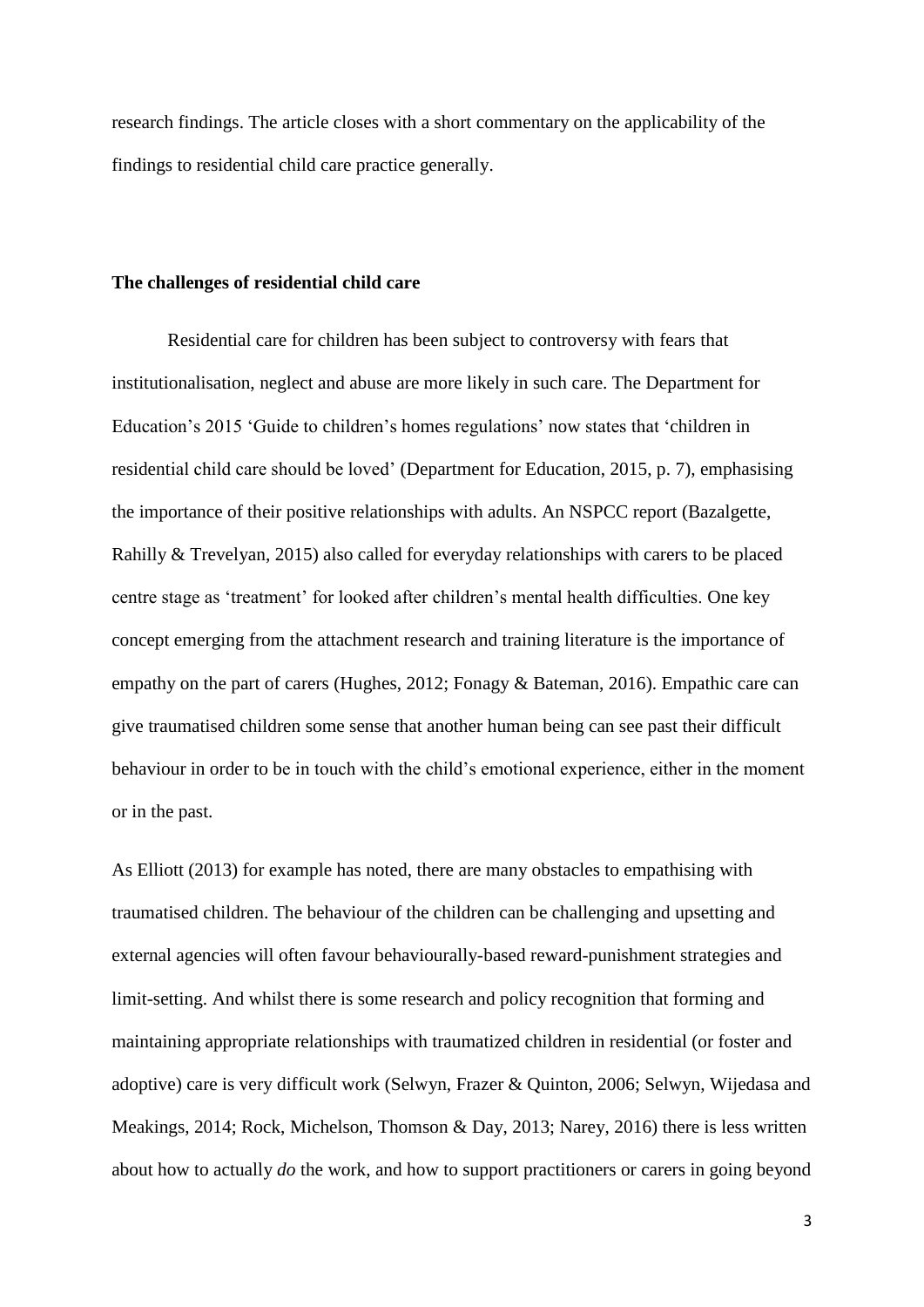day-to-day coping. It is not enough to assume that 'love' or 'dedication' will fill the gap left by this question (Bettelheim, 1950), or that carers can just use 'intuition' (Ward & McMahon, 1998) to supplement (or in some cases, take the place of) their theoretical understanding of the children's attachment needs.

#### **History and Development of the Mulberry Bush School**

In addressing this problem, the founder of the Mulberry Bush School, Barbara Dockar-Drysdale, used psychoanalytic ideas about the protectiveness of defences to help her understand the behaviour of children who were hard to reach. She and her husband initially took in evacuees during the Second World War, and in 1948 they set up a residential school for troubled young children, going on to meet regularly with the psychoanalyst Donald Winnicott, who was carrying out group work with children at Paddington Green Hospital (Reeves, 2002).

Dockar-Drysdale characterised the behaviour she encountered in terms of particular psychological constellations. The 'frozen child', for example, was a child in a state that might be understood as a precursor to an adult 'psychopath', whose violent and delinquent behaviour could wreak havoc despite presenting a rather charming persona to those around them. She saw that 'frozen' children's difficulties stemmed from trauma, leaving them unable to understand their feelings; instead, they could only act on them. Such a child is 'unable to be afraid – he panics; he is unable to be sad – he is in despair' (Dockar-Drysdale, 1993, p. 18). Dockar-Drysdale believed that the children needed a sufficiently safe and containing environment to allow them the chance of a 'primary experience', to facilitate the development of a capacity to reflect on events rather than simply react. These insights and principles now have support from neuroscientific research (see, for example, LeDoux's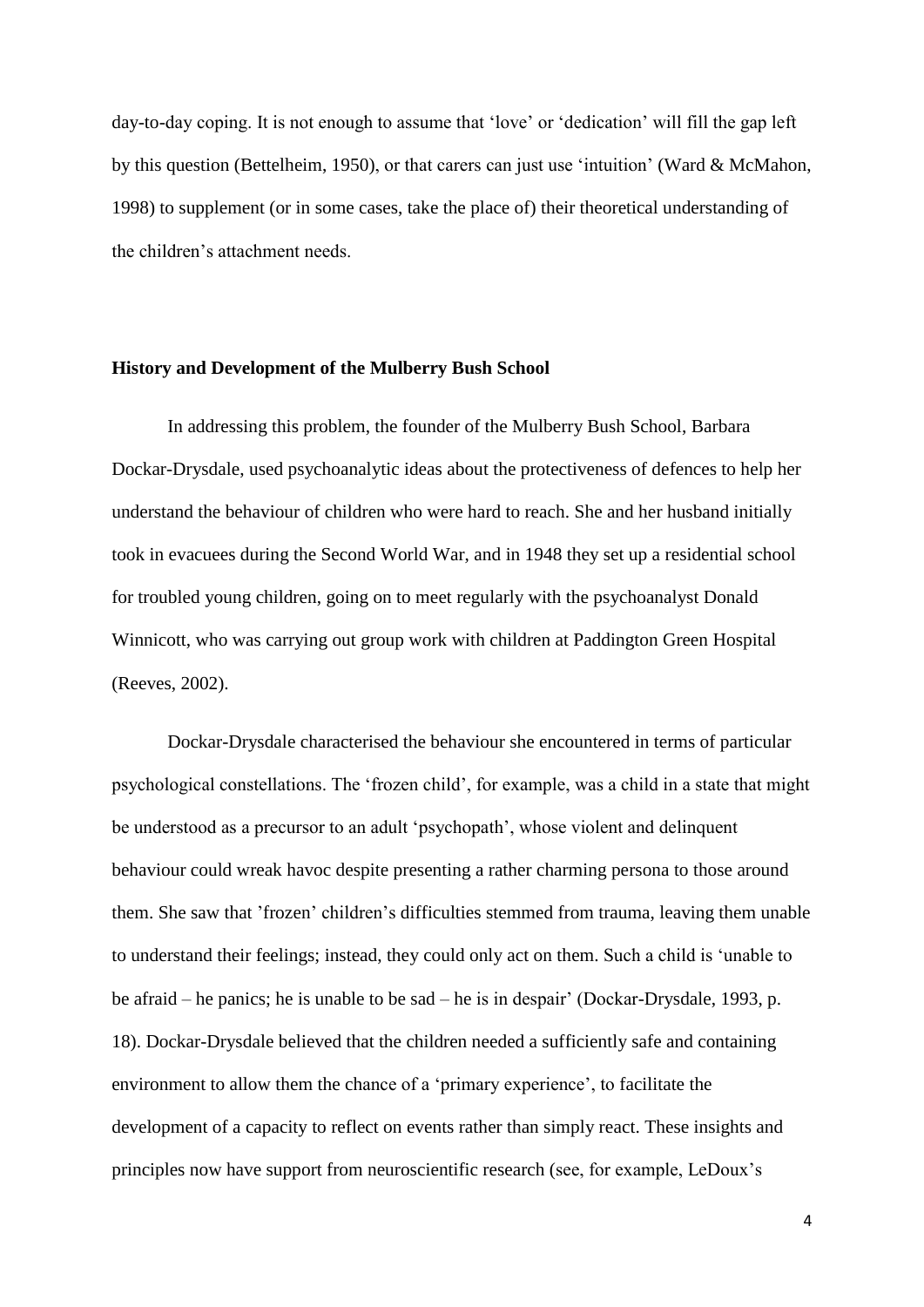(1998) discussion of reactions to threat seated in the amygdala, bypassing cognitive processing and becoming habituated. See also Fonagy  $\&$  Bateman's (2016) account of the importance of mentalization and mentalization-based therapy).

Dockar-Drysdale provided less theorisation concerning the therapeutic significance of the community elements of the school (Menzies-Lyth, 1990). Winnicott was more explicit about these, having been influenced by an early experiment in community therapy at 'Hawkspur', a 'Q Camp' in Essex for 'maladjusted' young men. At Hawkspur, David Wills, a psychiatric social worker, operationalised the fundamental principle that the experience of group living could allow individuals who had problems of adjustment and delinquency to learn from proximity and interaction with others. The experiment ended in 1939 when war broke out, but has had a sustained influence within academic and clinical worlds subsequently (see Jones (2016) for a discussion).

When attention shifted to working with children whose difficulties were being exposed through the process of evacuation, Winnicott joined Wills in 1940 in organising a home for evacuee children who were 'difficult to billet' in a former workhouse in Bicester, north Oxfordshire. This was to be highly influential for Winnicott (Fees, 2010); whilst he had previously believed in the exclusive therapeutic power of the 50 minute hour and in making 'smashing interpretations based on deep insight' (Winnicott, 1984a, p. 221), the work with Wills changed his views. He realised that the therapy was being done

…in the institution, by the walls and the roof, by the glass conservatory which provided a target for bricks…by the cook, by the regularity of the arrival of food on the table, by the warm enough and perhaps warmly coloured bedspreads, by the efforts of David [Wills] to maintain order in spite of shortage of staff and a constant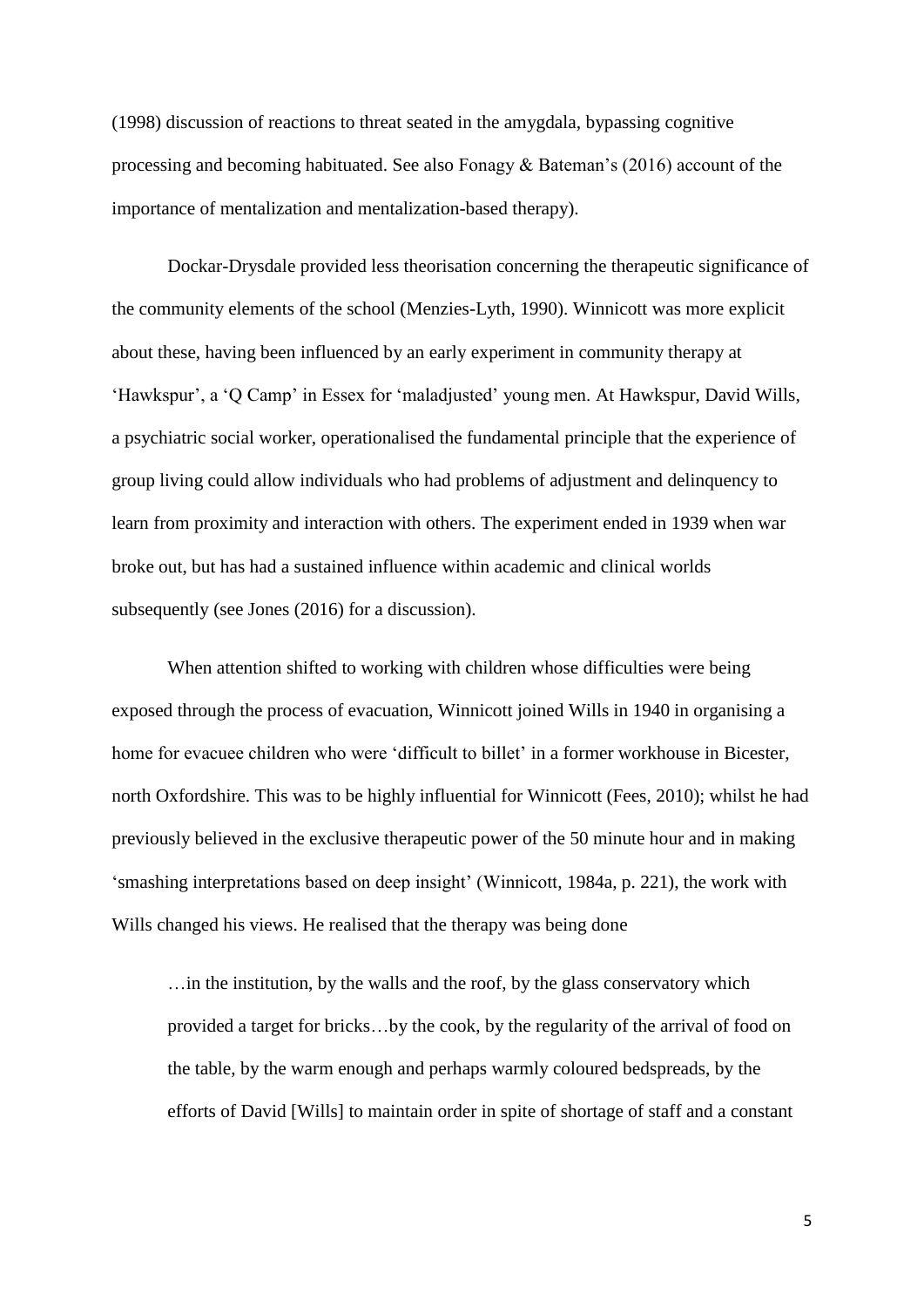sense of the futility of it all, because the word 'success' belonged somewhere else, and not to the task asked of Bicester Poor Law Institution (Winnicott, 1984a, p. 221).

Thus the institution and community itself came to be understood as the therapeutic milieu and the maintenance of the coherence of the children's experience was recognised as paramount. For example, one powerful lesson drawn was that future schemes should integrate the schooling of the children alongside therapeutic residential care (Hawkspur Camp notes, n.d.).

Winnicott came to understand that his role as therapist was not the treatment of individuals, but 'to give moral support to the superintendent…to explain to them [the staff] the reasons for the bewildering things that happen in the management of anti-social types' (Hawkspur Camp notes, n.d.). This was important, given that the staff needed to be emotionally involved:

…these children, who are seeking a primary home experience, do not get anywhere unless someone does, in fact, get emotionally involved with them. To get under someone's skin is the first thing these children do, when they begin to get hope (Winnicott, 1984b, p.72)

This brief historical sketch provides the context for the three fundamental principles retained by the Mulberry Bush School (MBS) today. These are i) taking a *psychodynamic approach,* including reading *'behaviour as communication'*; ii) using a *reflective culture*; and iii) maintaining *collaborative working* (The Mulberry Bush School, 2018).

#### **Researching the Mulberry Bush School**

The qualitative research study based at the University of East London was commissioned by MBS as a complement to University College, London Institute of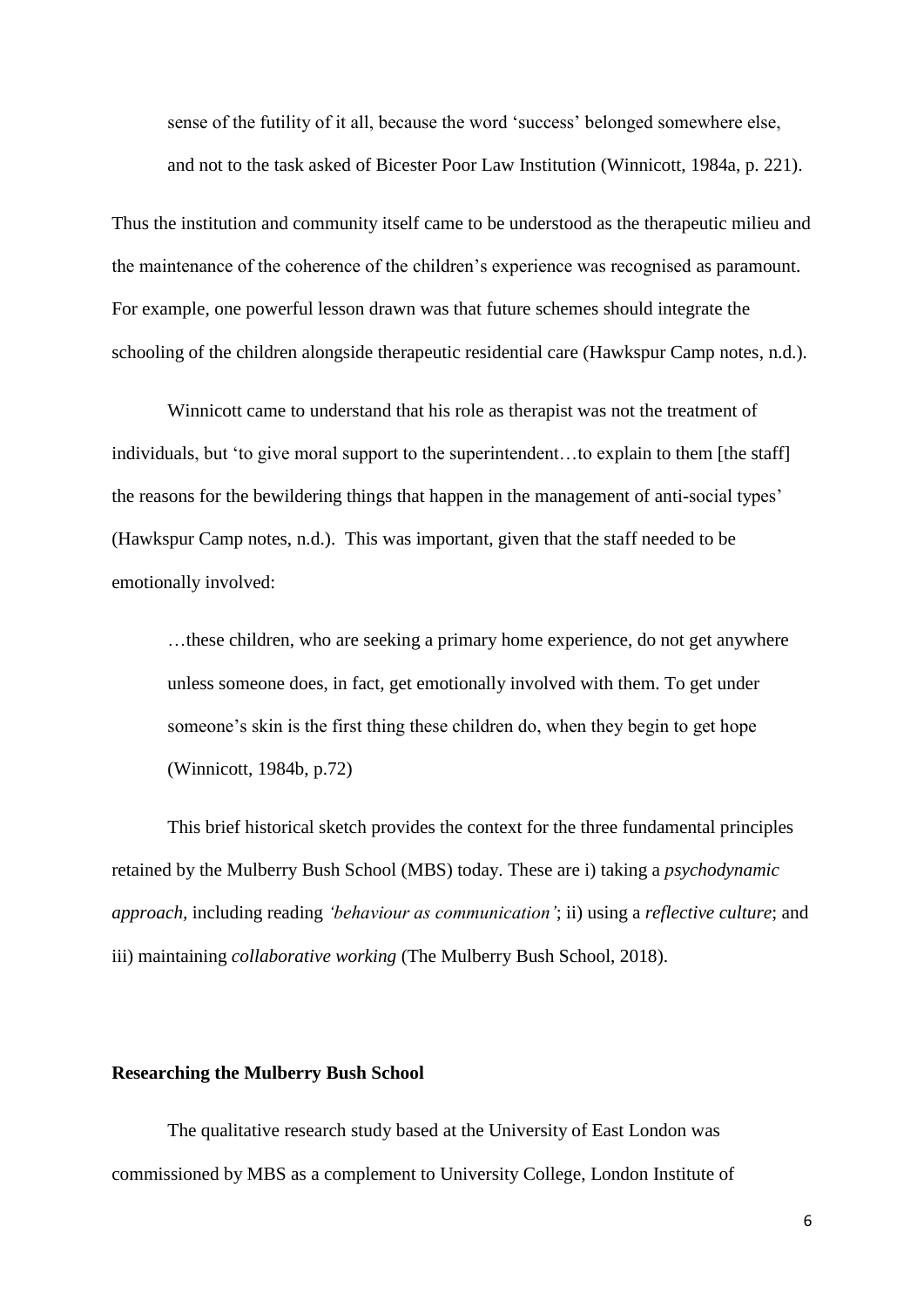Education's quantitative research study, also discussed in this special issue (Gutman, Vorhaus, Burrows & Onions, 2018). Whereas the Institute of Education's study focussed on outcomes, the UEL study considered process.

In designing the study, we were influenced by Ward's (1998) psychodynamic 'matching principle' for staff training in residential community settings. These authors suggest that 'good practice' underpinning therapeutic provision for children should be mirrored in provision for staff. This does not necessitate therapy for staff, but requires them to use a supportive environment to read their own behaviours and reactions, individually and collectively, as a form of communication about dynamics in the setting. As psychosocial qualitative researchers, we made use of this principle by employing a research supervisor who was also a group analyst and former children's residential care practitioner. He met with us monthly as a team.

A core dimension of the UEL study which was also congruent with the MBS philosophy was the use of naturalistic psychoanalytic observation, developed within psychoanalytic child psychotherapy and extended for use in relationship-based social work (Bick, 1964; Le Riche & Tanner, 1999; Hingley-Jones, Parkinson & Allaine, 2017) and psychosocial research (Hollway, 2015). The focus for the observer is on taking in, and recalling, the detail of intimate family interactions. The method contains a strong experiential element in that it puts the observer in touch with powerful and potentially distressing states of mind. Cooper (2017, p. 177) discusses the psychoanalytic observer's use of 'soft eyes' (the title of an episode of *The Wire* (Simon, Mills, Burns & Moore, 2006)), where the reference is to the police detective's discipline of softening one's focus to catch hold of the apparently incidental.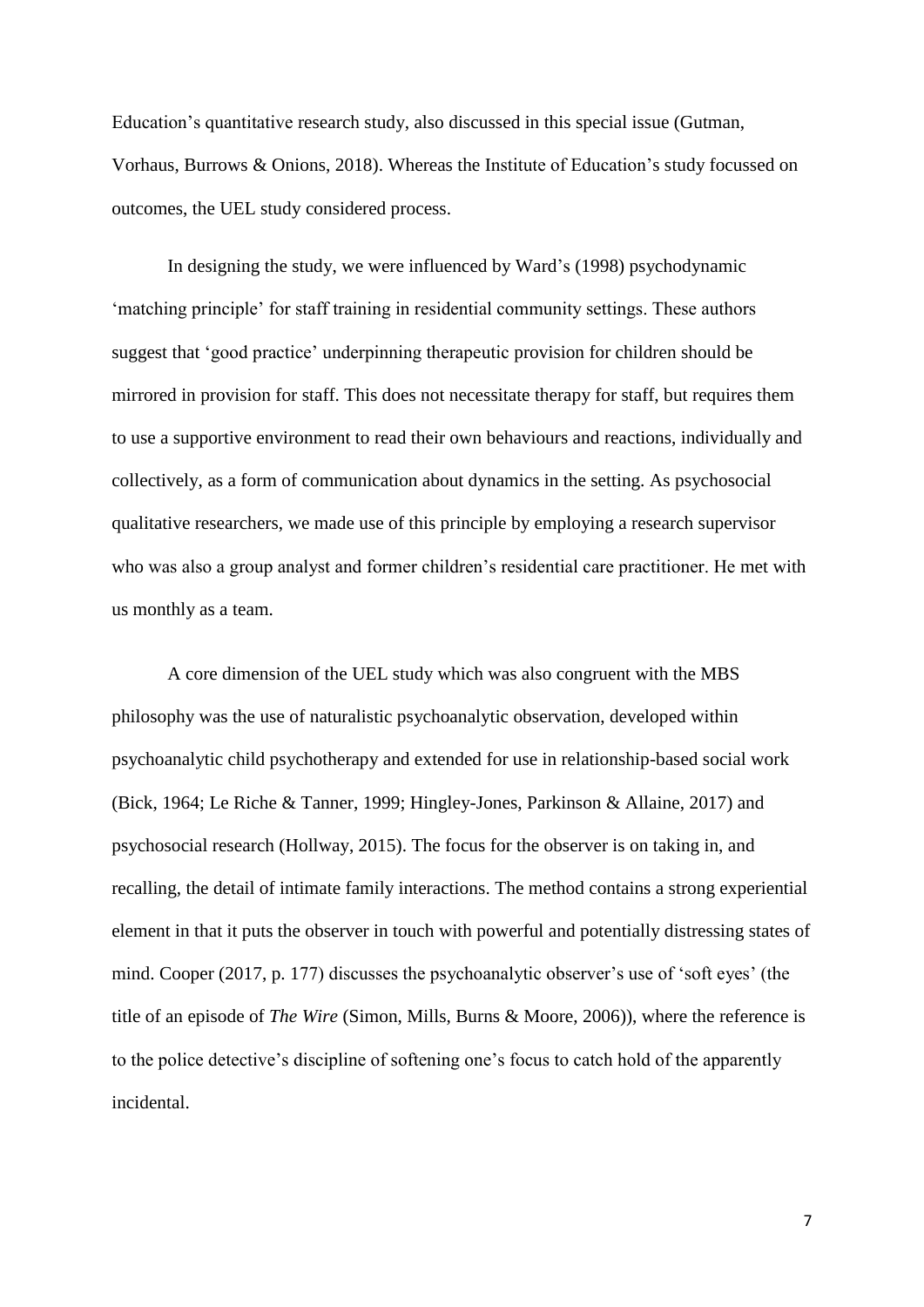As part of the research process, the UEL team obtained informed and ongoing consent from the children being observed, providing opportunities for discussion of the project individually and in a whole school meeting as well as with the children's School Council. Their advice clarified ways in which the children could ask the researchers to stop observing, and times when researchers should be sensitive to the importance of making themselves absent, even when not being explicitly asked to do so. Staff also gave consent to be observed and before participating in interviews<sup>1</sup>.

In addition to the completion of 30 process-recorded observational records from visits conducted over a 15 month period, the project's data set included field notes, 8 interviews with children about to leave the school, 13 interviews with frontline staff, 8 interviews with senior staff, 7 interviews with professionals from external agencies linked to the Mulberry Bush's outreach service, and documentary and archive material. Pupil interviews were conversational in style and included questions about what was good about MBS and what was not so good and how they thought MBS was different or similar to past placements. Staff interviews introduced topics such as the individual's reasons for working at MBS, challenges faced at MBS with the children and the organisation and support put in place to assist them. The children's interviews ranged from  $5 - 20$  minutes and the staff and agency interviews averaged about 50 minutes.

Observational data was subject to considerable reflection and discussion within the research supervision group. Interviews occurred later in the research process, and we then spent time familiarising ourselves with the interview recordings and transcripts and

**.** 

<sup>1</sup> Informed consent was obtained from children and their parents and carers for the interviews as well as the observations. In what follows, efforts to protect anonymity have been made in terms of what is and isn't included in direct quotes. Participants were aware, before consenting to participate, that MBS would be named and that therefore anonymity could not be guaranteed.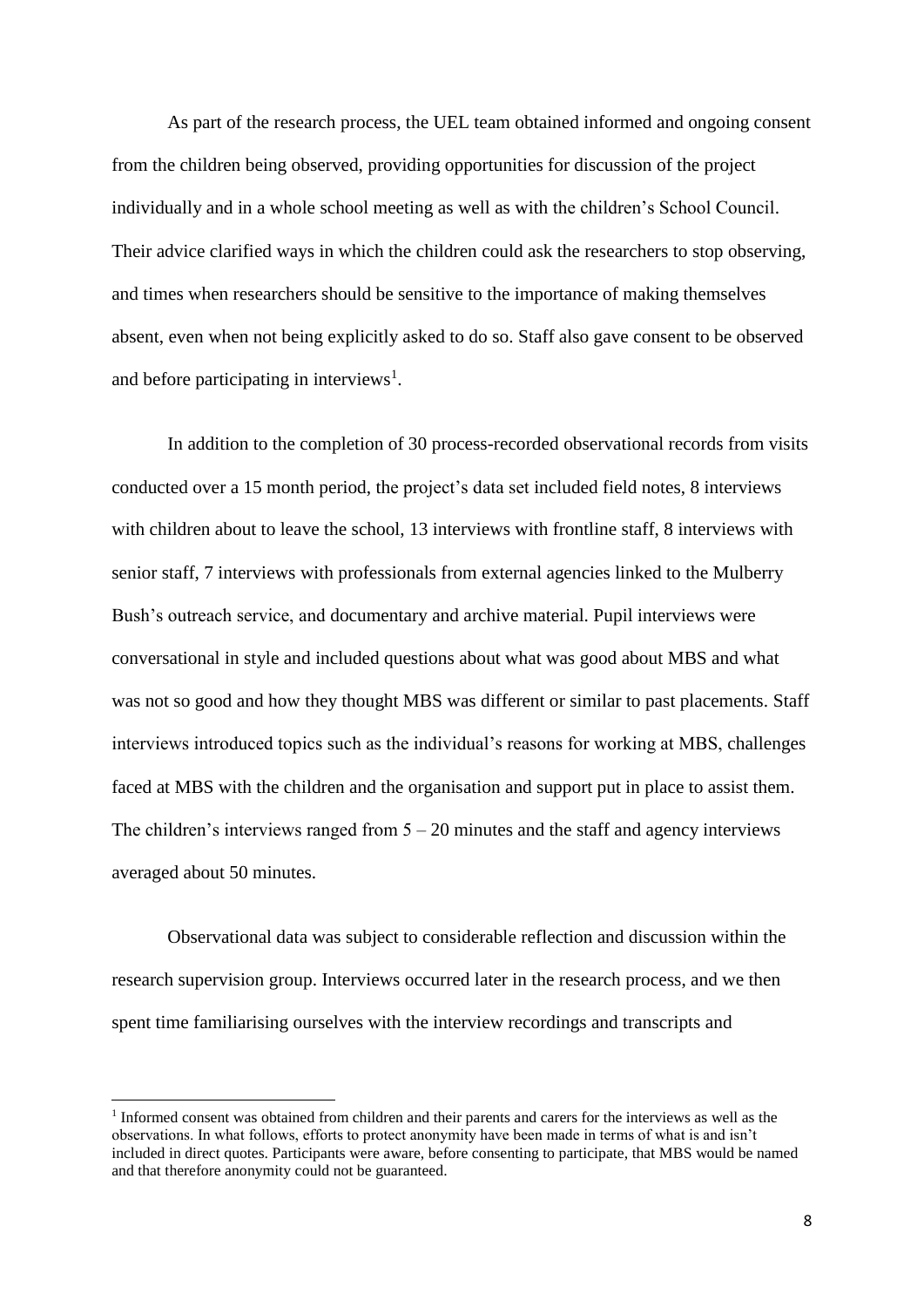comparing them with observational records and our notes from the supervision meetings. Observations and then interviews were subsequently coded systematically, matching and grouping data under each code. The codes were clustered into potential themes (Braun & Clarke, 2006, p. 87). We then further reviewed our themes and revised them in light of how well they fitted with coded data extracts, and also, the overall data set. This generated a final thematic map (Braun and Clarke, 2013, pp. 230-233) showing first, second and third order codes, with the latter being closest to the data. Our approach was iterative, and deductive in the sense that we were informed by a prior theoretical framework congruent with that of MBS (psychosocial, psychodynamic), an analysis of the therapeutic community approach, a related literature review and theoretically-grounded ideas emergent from reflection on our experiences in the supervision group. However, analysis was also inductive in that new emergent themes without a particular theoretical 'location' were identified.

In the final stage of analysis, we generated two overarching themes which captured our findings about the key processes at work at MBS (see Price, Jones, Herd & Sampson (2017) for the full report). They are discussed below in depth in the main 'findings' section. We have not attempted to explicate and illustrate each sub-theme in detail. Our approach has been anthropological, with the aim of '…craft[ing] a persuasive text in which the relationships across themes of interest and the lived experience of the research are foregrounded in the narrative' (Reay, Zafar, Monteiro & Glaser, forthcoming, p. 11). We hope this conveys the richness of the data at '… an almost experiential level', putting readers '…in the thick of it' (Reay, Zafar, Monteiro & Glaser, forthcoming, 2019, p. 9). This approach is consistent with our objective of exploring the emotional challenges of residential child care work with severely traumatised children, but we have also included our thematic mapping in figs. 1 and 2 below to signal our analytic commitment to systematicity, breadth and structure (Reay, Zafar, Monteiro and Glaser, forthcoming, 2019, p. 9).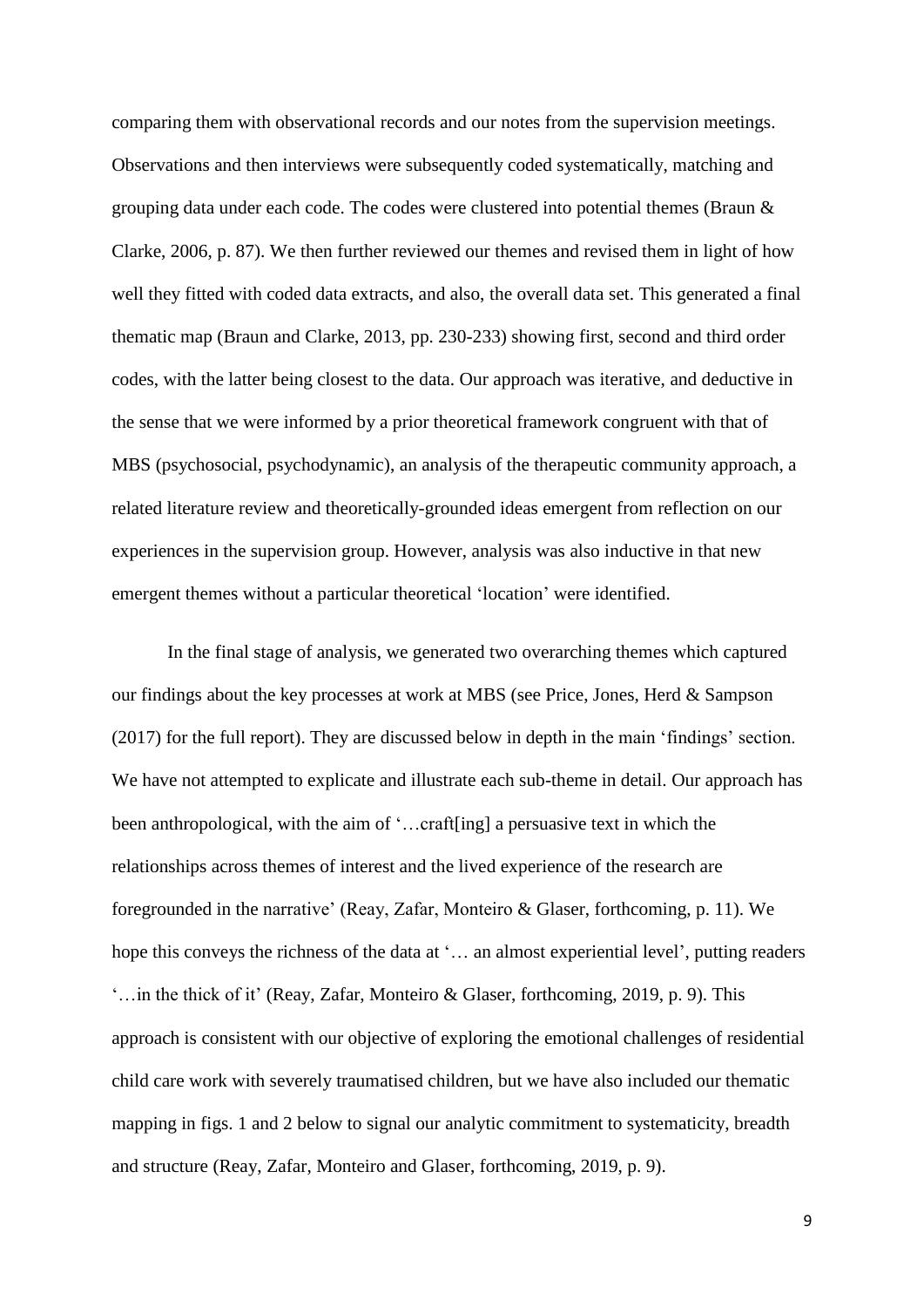#### **Thematic Mapping**

#### **[Insert 2 landscape pages with fig. 1 and fig. 2]**

#### **Findings**

#### *Introduction*

Our first key finding related to the school's distinctive therapeutic support, delivered primarily through group living and group learning. We highlighted how the therapeutic milieu provided for the children actively maintains a *dynamic equilibrium between safety and edginess*. The researchers noted many examples of staff attempting to hold a moment-bymoment balance between maintaining the setting as a safe and secure base for the children, whilst also being willing to work with the children's very disturbed and angry feelings. This created edginess and tension. A willingness to work with potentially dangerous and explosive feelings is linked to the staff's training in reading behaviour as a form of communication of inner, unconscious or hard-to-process emotional states. Our two overarching, organising themes, making sense of the whole dataset, were therefore of MBS as *'a safe place'* on the one hand and *'an edgy place'* on the other (see fig. 1 above).

The second key finding of our research was that the Mulberry Bush, as an organisation, provides a milieu for its staff that contains elements of therapeutic provision paralleling those provided for the children. Ward and McMahon, referred to above, discuss why it is good practice in children's residential group living environments to provide an environment for staff that aims to be as curious, non-judgemental and supportive as that provided for the children (Ward & McMahon, 1998, p. 1 - 3). In this climate, staff can make sense of their own behaviours and reactions and see them as a source of information about the dynamics in the setting. Our thematic analysis of the staff milieu paralleled our account of the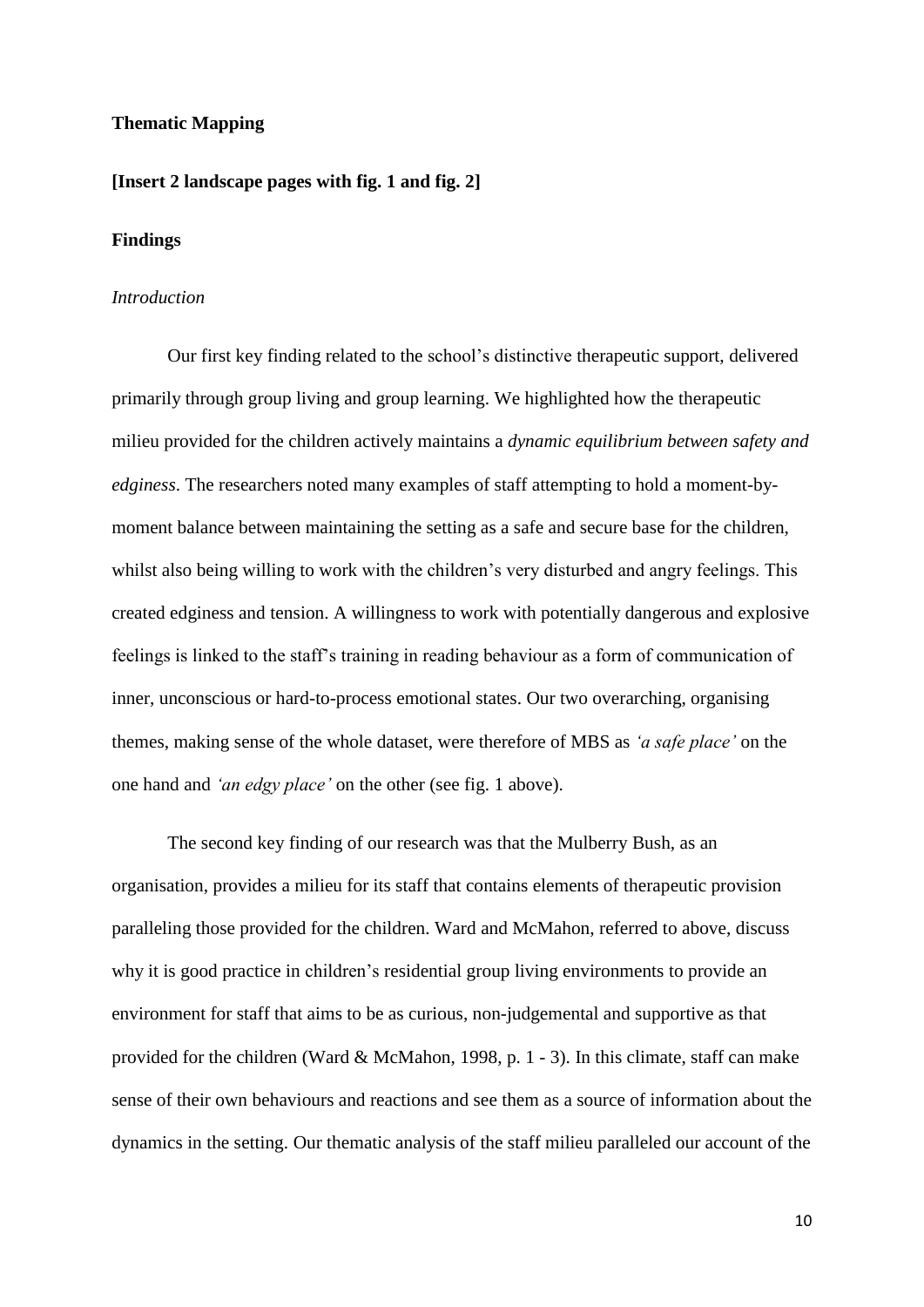children's milieu, using the core conceptualisation of the milieu as maintaining a dynamic equilibrium, being both a *'safe place to pursue one's work'* and somewhere where one was *'working at the edge'* in a number of senses (see fig. 2 above).

In what follows we look firstly at the therapeutic milieu provided for the children, and then at the parallel support provided for the staff.

#### *The Children's Milieu: 'a safe place'*

The setting of the school is immediately striking. MBS consists of a large central green area with attractive family houses grouped around it. At first glance they might be part of an up-market Oxfordshire estate. A larger main building contains the school, which has multisensory and soft play areas and classrooms with large gardens as well as a wild nature area. The grounds are well kept, the centrally-placed children's climbing tower on the green creates an 'eyrie' from which to view the whole estate, and the multi-purpose sports areas are in fine condition. Everything is accessible to the children in their free time. Damages are quickly attended to, giving a quiet but insistent message that damage is reparable and the children and their environment are valued. As Winnicott (1984a) observed many years earlier, the buildings of the institution itself are a substantial part of the therapeutic environment (and 'environment and the use of space' was one of our first codes, eventually grouped under the second order conceptual theme, 'a clear therapeutic frame' – see fig. 1).

In the mornings children emerge from the houses with their carers in small groups, dressed in standard school sweatshirts, to make their way over to the on-site primary school. At first sight it is a calm and very 'normal' scene. Their carers accompany them into the classroom and stay for a while to make sure they are settled. The 'hand-over' to educational staff is accompanied by a friendly but honest account of the evening, night and morning the child and group has had. All transitions to new settings and tasks, and changes in the setting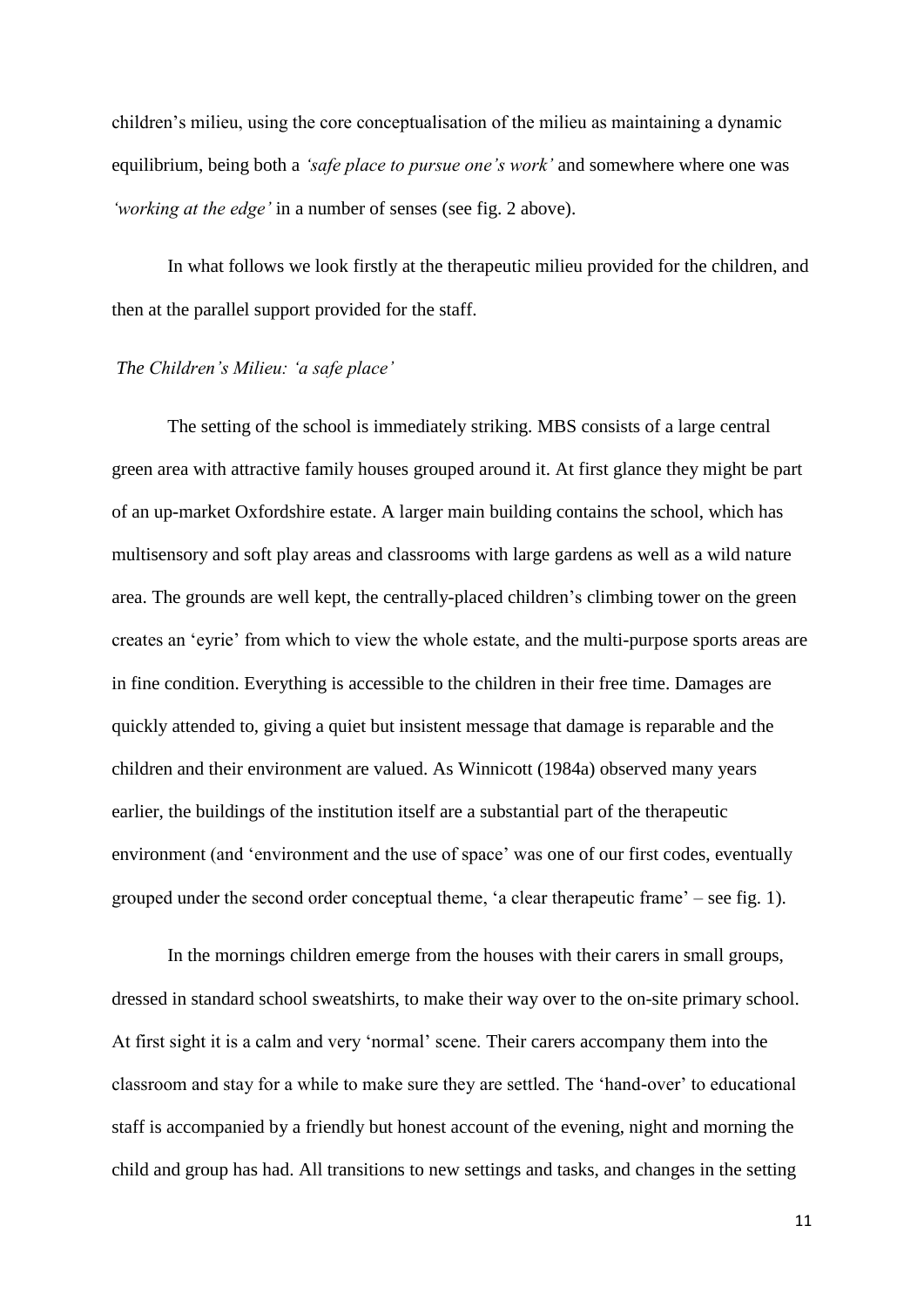or timetable, are managed carefully so that the children can begin to engage with, tolerate and eventually cope with these more successfully. There is a gentle but noticeable particular observational stance adopted by the adults, who listen carefully and frequently comment and 'wonder aloud' about states of mind and explanations for behaviour. These elements, relating to the management of time, structuring of experience and taking an observational stance, were later also grouped under the theme 'a clear therapeutic frame'.

Caryn Onions, a therapist at MBS, also noted in an informal discussion the importance of interludes that are not about 'therapy' or 'treatment' of one sort or another, but simply times in the day when children can just begin to live their lives. There is a strong emphasis throughout the day on play, modelled by the adults. Humour is very evident and used to diffuse the emotional impact of situations. Staff are consistently warm and the researchers were made consistently welcome (noteworthy, given our day-long visits over a fifteen month period). These elements were coded and grouped under the theme, 'trusting relationships'.

#### *The Children's Milieu: 'an edgy place'*

The research team came to appreciate how much work was going into creating this environment. Any visitor would soon notice there would be outbreaks of quite difficult, disturbing or even violent behaviour. This behaviour would be quickly but calmly dealt with. The child might be quickly held to prevent them harming themselves or someone else. As soon as possible the child would be let go and they would be encouraged to get on with what they were supposed to be doing. Choices were made about whether to remove a child from the situation, balancing the child's ensuing sense of exclusion against the potential high arousal generated for the other children. Children 'kicking off' were never subject to punishment or retaliation. It was only through careful observation that we came to understand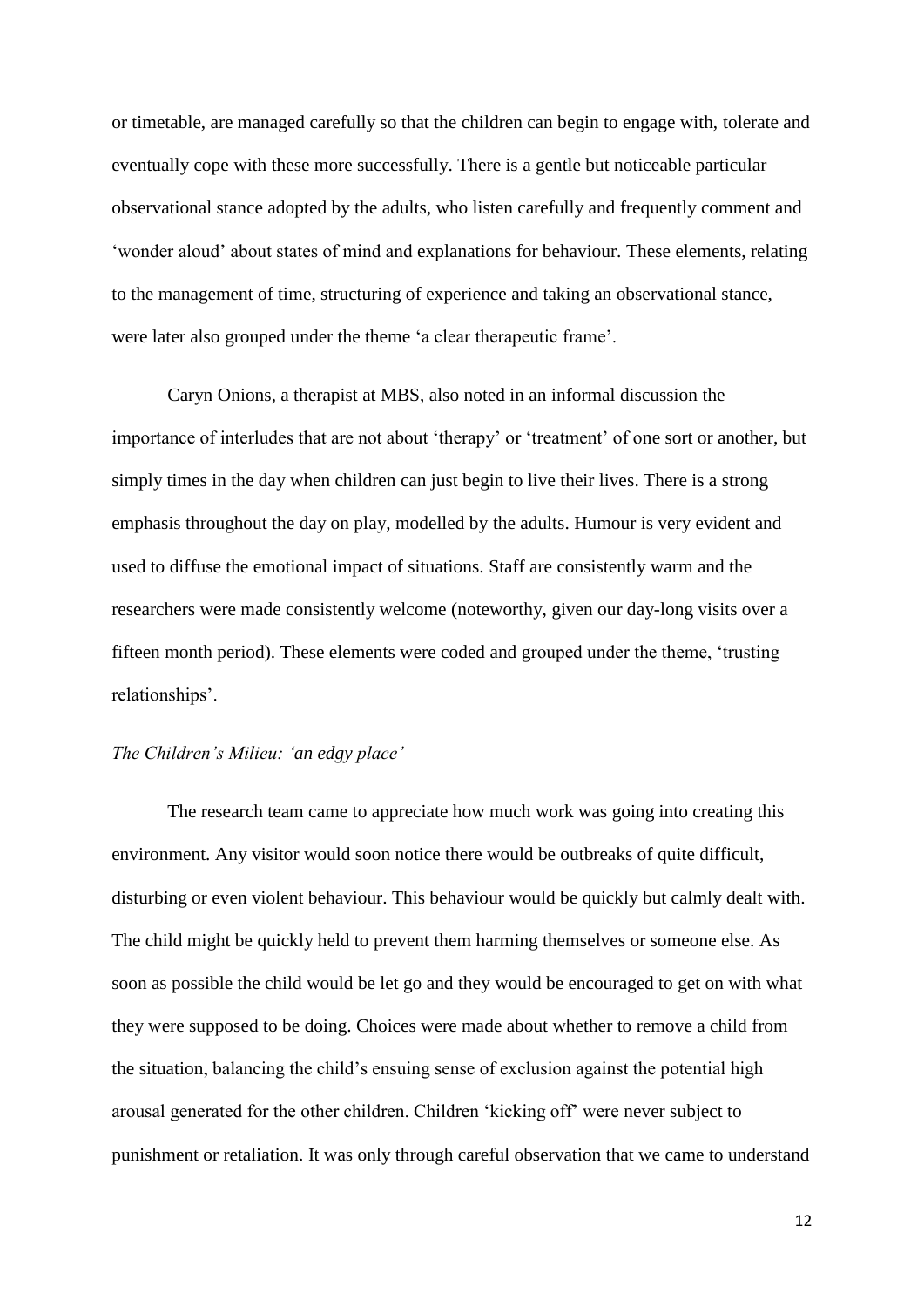the therapeutic efforts underlying these processes that seemed on the face of it to be about maintaining control and calm (see our codes under the theme, 'expressing and regulating feelings and behaviour', in fig. 1).

The notion that 'behaviour is communication' emerged as almost a mantra shared throughout the staff group. There was a clear willingness to work with potentially dangerous and explosive behaviour that could be read as a form of communication of inner, unconscious or hard-to-process emotional states. As a senior practitioner noted, some of the behaviour that triggered restraint could be understood very straightforwardly as a plea to be held:

I think for some children, it's about, 'I'm emotionally out of control, if I'm physically out of control, will you step in and rescue me? My language is aggression and then I know that you will physically hug me, stop me, hold me'. (Senior Practitioner 1)

Incidents like the one below occurred repeatedly in the researchers' 30 observations, and therefore, it is safe to assume, repeatedly over the course of any given day:

Ellie tells Paul (staff) to fuck off and hits him on the arm. He says, 'Oh! Oh!' in a reproving kind of way and puts himself between her and the others. She barges into him and he holds her gently, reproving her. She swears more and begins spitting onto the floor and then onto his arm. Paul says, 'Oh no you don't!' quite angrily and asks her to sit down. She ignores him and picks up a chair, holding it over her head, looking at him in a challenging way. He gently takes the chair from her and she hits him again. He restrains her calmly so that she has her back up against him.

Whilst the Department for Education's Guide to the children's homes regulations requires that residential care staff understand how 'previous experiences and present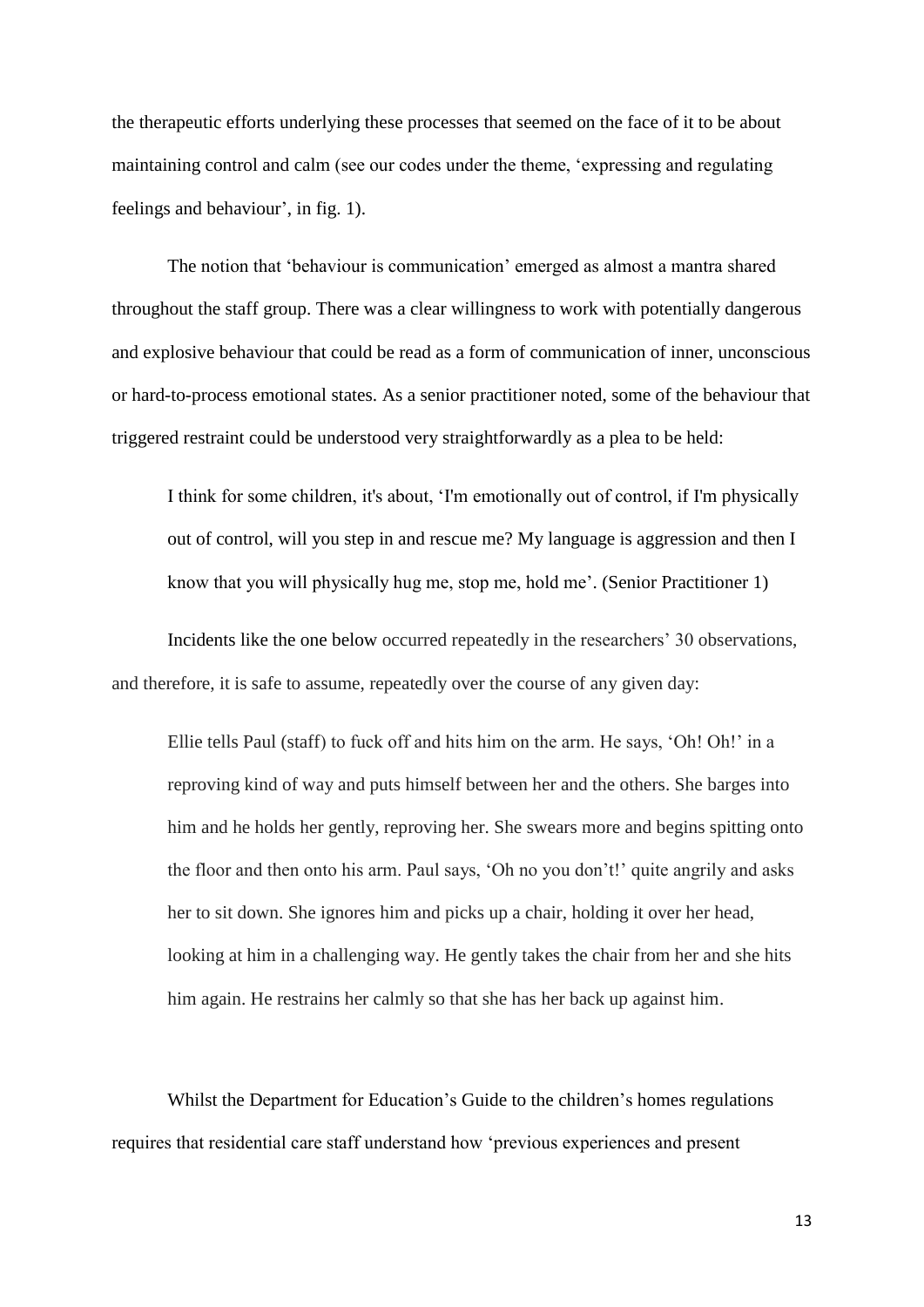emotions' can be communicated through behaviour (DFE Guide, 2015, p. 37), the observations of the research team were that the MBS understanding went beyond an awareness that traumatised children might 'act out', to a willingness to allow children's feelings to surface and stir up other people's feelings, including their own. There was then the challenge for staff of how to influence the 'pace' of this emergence, and how to relate to the emergent feelings, in the child, in the group and in themselves. When interviewed, another senior practitioner noted:

Yes, well I think what we - the thing we use a lot with teams is you need the pot to be bubbling – not flat, you need things to happen […] If everything just stays the same, we keep a lid on it, we don't take risks with the kids, nothing changes, we're just - this is sort of behaviour modification isn't it? It's just sort of - we're just controlling rather than actually working through some of the - so that's what we say to staff, 'Yes, it may go wrong tonight but if it goes wrong tonight then what can we learn from it, what can we move on in relationships?' (Senior Practitioner 2)

This point about the school allowing for a therapeutic milieu where feeling states and behaviour might be allowed to bubble up rather than be flattened appeared to be an important function of the organisation. Simply allowing feelings to be expressed would not be enough; they also have to be thought about and worked with. Children are unlikely, as Winnicott implied some decades earlier, to be able to use direct verbal interpretations from staff about their feelings or behaviour when they are in the midst of distress. Most of the therapeutic activity therefore takes place following behavioural 'acting out'. One particular observed technique was that staff might discuss children's preoccupations or dilemmas in their presence and for their benefit, but not directly with them. This allows the child to listen and think without feeling directly shamed by the potential exposure of feelings.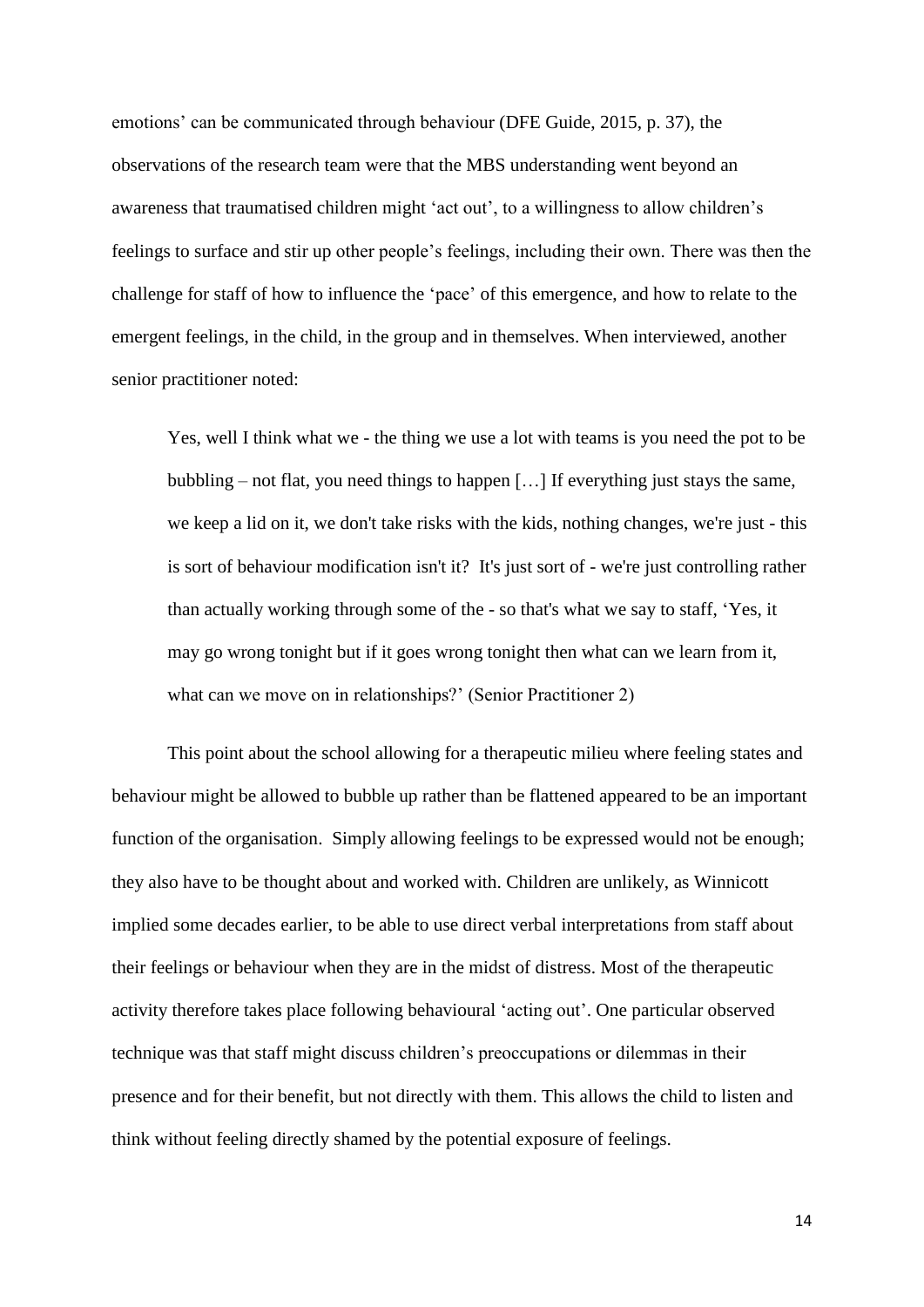Our observations suggested that a sensitivity to shame was an important aspect of the work of the school. One of our key recommendations to MBS was to surface the staff group's implicit awareness of the significance of it. We also think that the topic deserves further discussion and research in relation to support for severely traumatised children in residential childcare, because it is an important component of what lies beneath their frequent diagnoses of 'conduct disorder' or 'oppositional defiant disorder' (American Psychiatric Association, 2013). Our own reflections on the observations suggested to us that whilst non-retaliation is the stance the DFE Guide recommends, MBS staff indicated an awareness that punishment or disapproval would overwhelm children with feelings of shame so that any processing of feeling would then be impossible. Our understanding of shame here is consistent with Schore's theorisation of shame as a primitive alarm felt at the threat of abandonment, triggered by experiences of, or anxiety about, disapproval or failure (Schore, 1994). Gilligan (2003) uses a concept of shame consistent with Schore (see Jones, 2008) to argue that shame can be a highly toxic trigger for aggression and violence.

An observed example illustrates this. One boy's quite alarming violent behaviour was understood to have been triggered by his anxieties about his place in the minds of staff being usurped by another, younger, child. Despite very disruptive behaviour in the classroom, it was felt important to keep him in the room so that he did not feel excluded. The member of staff describes how she came to understand his feelings:

There was one day that I had scooped him aside and was saying, 'No, I'm thinking about you and I can see you're finding things difficult. You've got a face that's looking very cross. I think you're feeling angry or sad or worried.'[…] he turned his back to me and said 'I can't say this while I look at you […] but I'm worried about James moving in. I'm worried you're going to forget me.' So, that was quite remarkable he was able to say that. (Practitioner 1)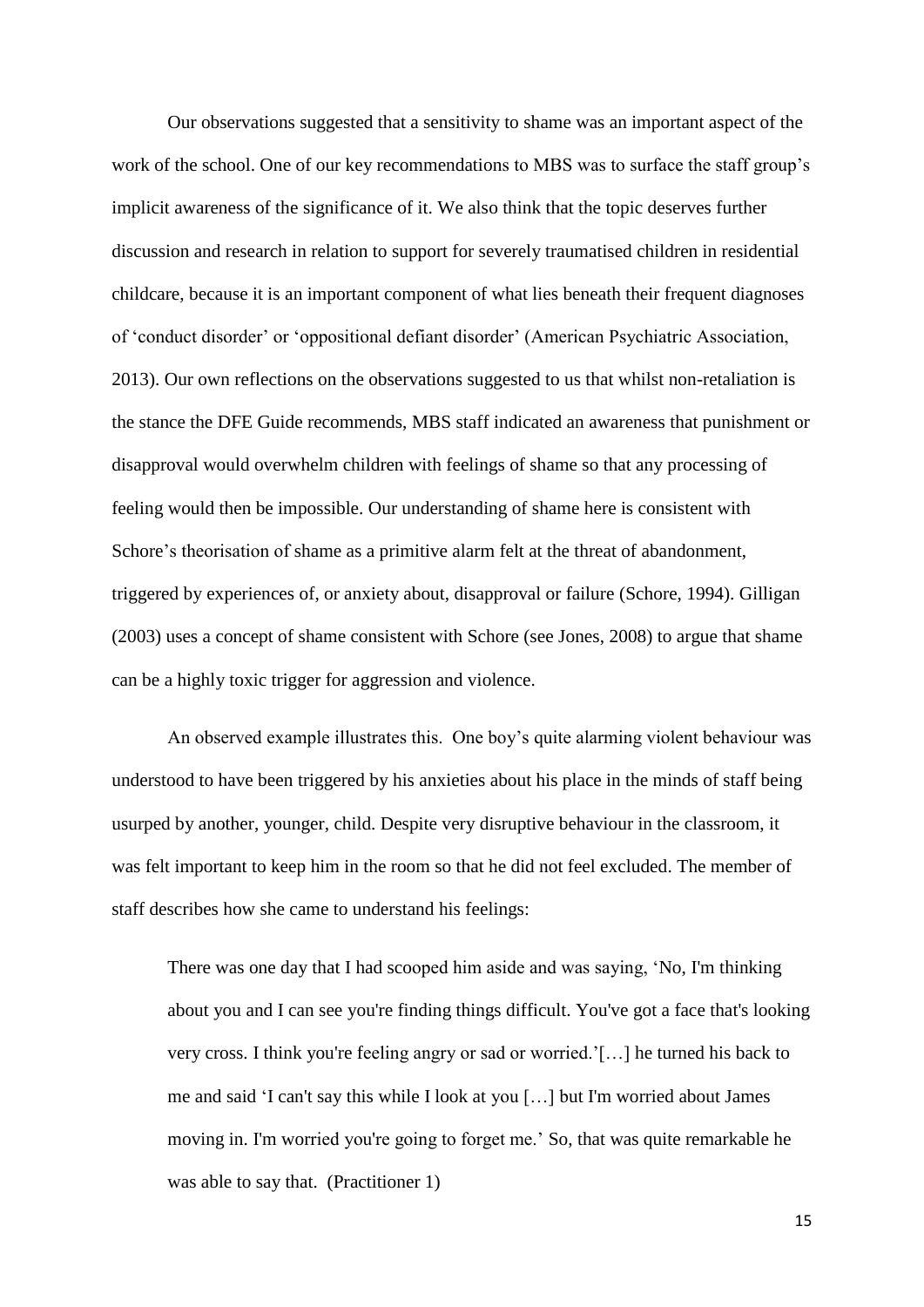The influence of shame seems clear here as the child could not experience being looked at whilst he spoke of his feelings, but he was able to expose them nevertheless, having an experience of trusting someone enough to share them. Quite extreme efforts were made to keep the boy in the classroom despite his disruptive behaviour; to have removed him would, it was feared, confirm his fears about being unwanted.

This example, and the other examples cited above, identified a key dimension of the MBS approach in the therapeutic milieu - the attempt to build children's capacity to reflect on their feelings, following an experience of bringing them out into the open. We conceptualised this theme as 'building the capacity for reflection', and grouped initial codes relating to 'reenactment', 'boundaries', 'shame' and 'meaning-making' under it (see fig. 1).

We turn now to look at the milieu provided for the staff.

#### *The Staff Milieu: 'a safe place to develop one's work'*

In making sense of our observations, we were struck by the quality of reflective culture in the staff community – a culture which had several tangible component parts.All staff members working directly with the children undertake a free, mandatory Foundation Degree Award (FDA) part-time, delivered *in situ* by senior members of the Mulberry Bush training and consultancy team. The FDA is primarily psychodynamic in focus but incorporates perspectives from neurodevelopmental theory, attachment theory and special education. It is described by frontline staff as important for giving them a concrete measure of how the institution values them. It also provides the theoretical underpinning for the idea of 'behaviour as communication', core in making sense of a child's behaviour, particularly when the going is very tough. The degree is aimed at increasing self-awareness and providing a supportive group context in which to make sense of the task of learning experientially from practice: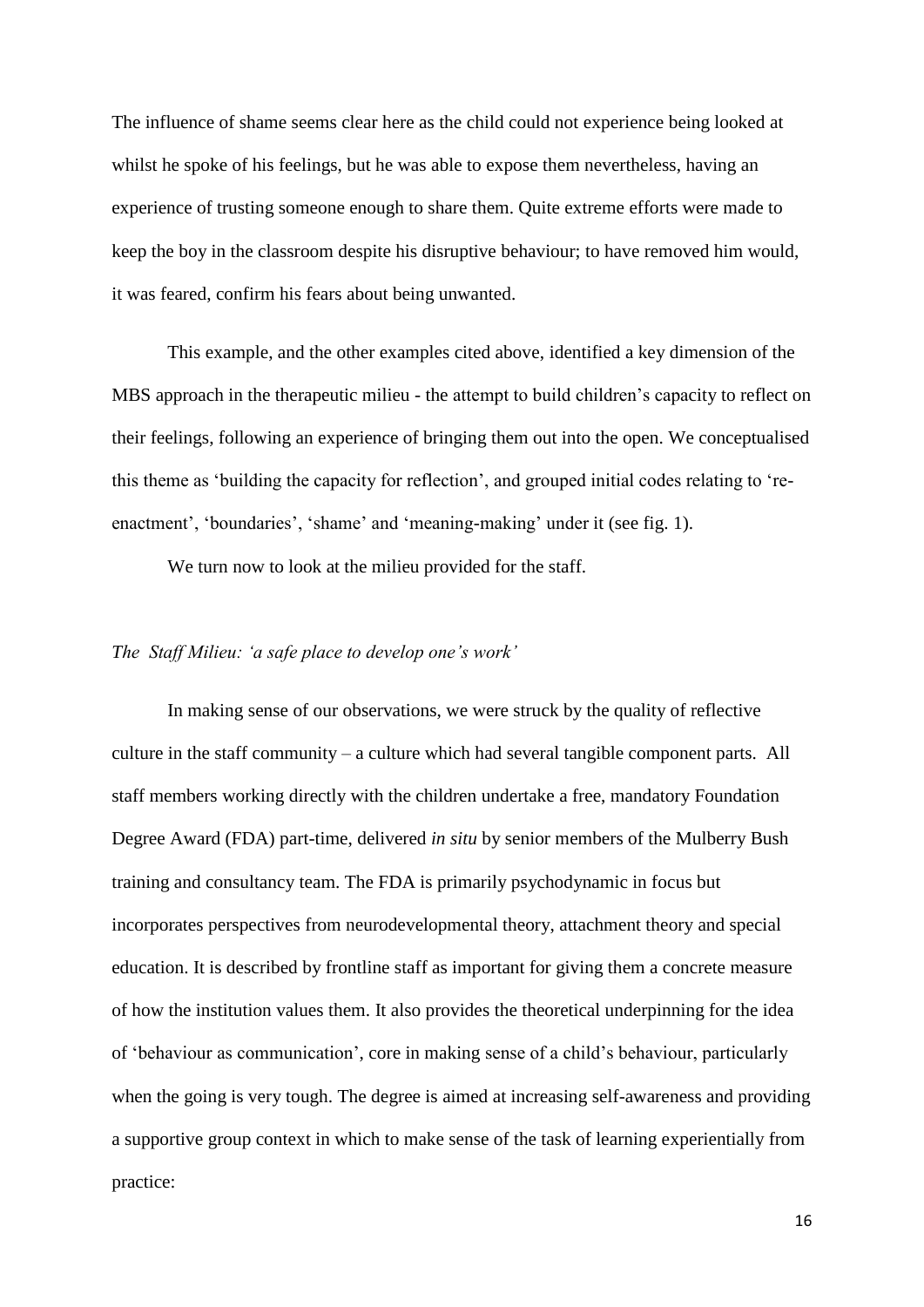…our group became – you became almost like a support group to each other […] there's a lot of reflective practice and you kind of think oh – you start to think well why do I work here, well why do I do that, why do I present in that way and what do the children get from me? (Practitioner 2)

When discussing the FDA, one senior practitioner noted that its aim was to help staff to apply and use the ideas in practice. From analysis of the interview data, there was evidence to suggest that the studying also created a powerful bonding effect that clearly appeared to increase trust between staff, particularly as many of the assignments under group discussion centred around self-reflexive journals or experiential learning. The 'Foundation Degree Award' was one of several initial codes, grouped with other codes under the higher order theme, 'a therapeutic or holding frame for staff'; 'bonding' was another initial code, grouped with others under the related theme of 'building trust' – see fig. 2.

In addition to the psychodynamic knowledge base to aid staff in thinking and communicating reflectively and with deeper insight about the children, a commitment to selfreflection was conveyed in the staff culture. In interviews, senior staff members were at pains to explain the need for this, because of their understanding of the intensity and strain of the work and the depth of the confusion and exhaustion it could generate. All had worked frontline as teachers, therapeutic care professionals or child and adolescent mental health workers for considerable lengths of time. In different ways they suggested that in order to remain authoritative, open-minded, kind and empathic in the work, frontline staff needed to be open to developing personally. This involved confronting and working with aspects of themselves and their personal histories that would normally be considered private.

All senior staff stressed the importance of the ongoing reflective spaces of different kinds for the whole organisation, and all frontline staff interviewed discussed the support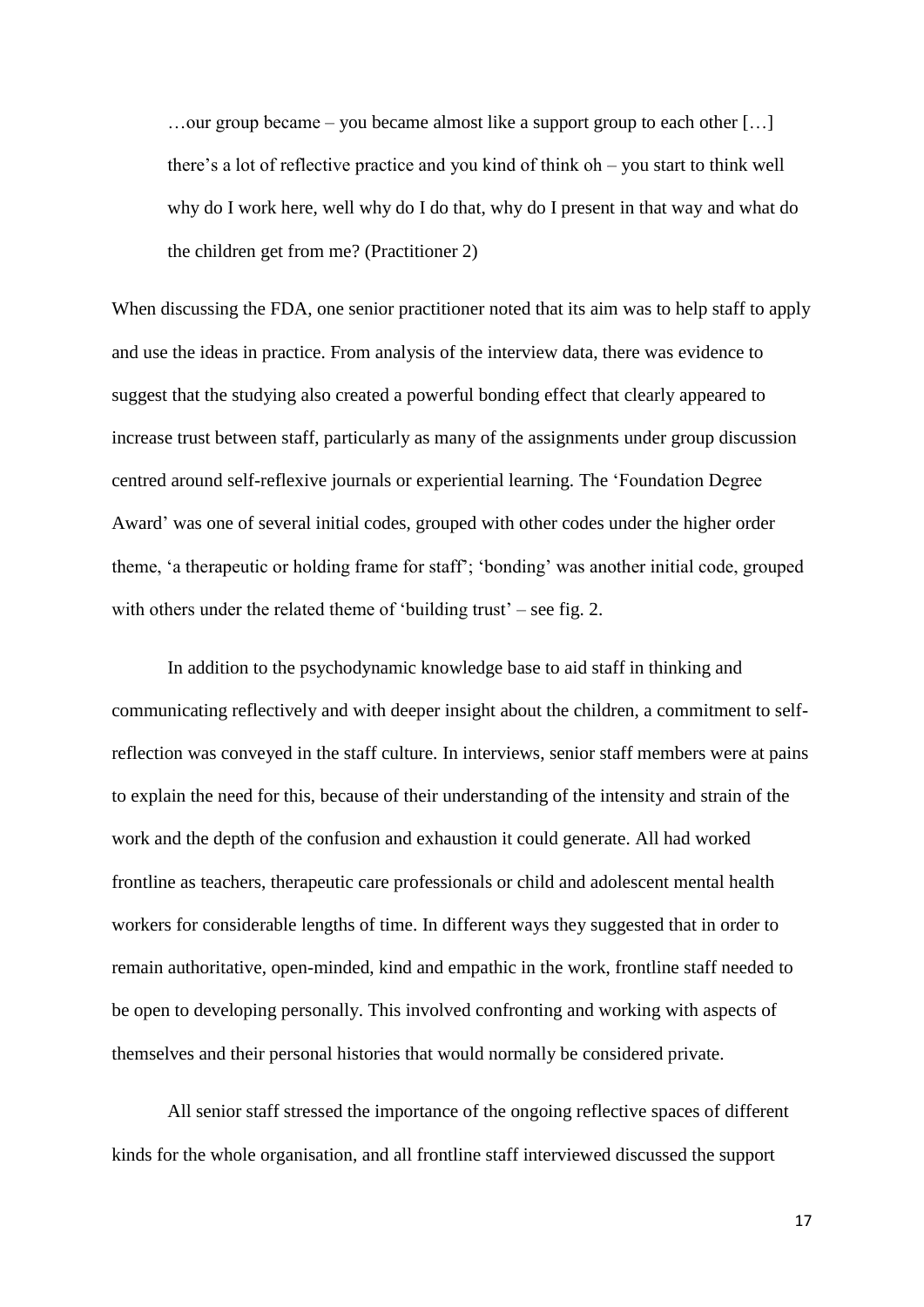offered by 'reflective space' groups and individual and group supervision. These were distinguished from meetings for appraisal and target-setting. The number and intensity of such spaces, on top of a range of daily and weekly planning meetings, was relatively high (at least twice a week). Senior staff nevertheless justified these spaces as essential for enabling staff to confront the potentially painful dimensions of the work safely:

Generally, if we've got a child who is really violent it will come into a reflective space [...] for staff to look out for each other. In a way, if it can be done in their same level [in the hierarchy of MSB], it feels less punitive or hostile or threatening or that they think it's going to be a discipline issue. Particularly if they've really shouted at a child or been a bit rough - or not too rough, that kind of - if they want to say 'Actually, I really wanted to slam their head into the ground', or whatever the feeling might be that they've got. (Senior Practitioner 3)

#### *The Staff Milieu: 'working at the edge'*

It was evident that it was understood across the institution that staff would have feelings that might threaten to boil over in uncontrollable and exposing ways, but that the experience of having to work something through by admitting these feelings in public and hopefully finding that others have them too is rendered normal, survivable and not the whole picture. As with the children, if staff can be helped, over time, to share these experiences and be heartened by witnessing others doing so, the reflective spaces provide an important place for therapeutic working through, allowing for personal growth. Understanding behaviour as a form of communication, maintaining a collaborative approach to the work, and a reflective culture were the three principles of the school's model for practice, and we used these as an initial code under the second order theme of, 'expressing and regulating feelings and behaviour' – a task as important for the staff as it was for the children (see fig. 2).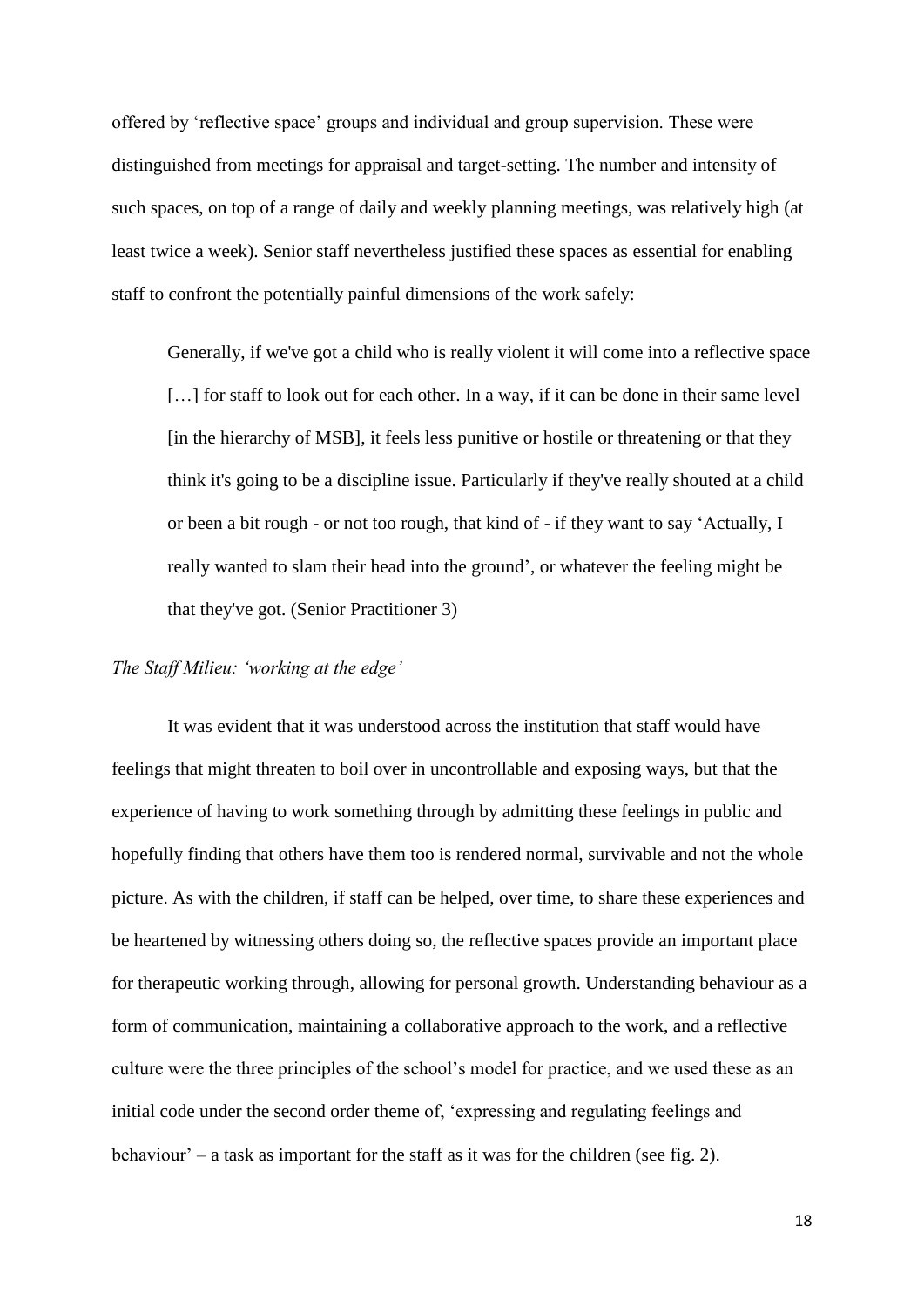As well as the supervisory and reflective spaces, staff also attended a great many team and cross-disciplinary meetings. As with the children, the priority with the staff seemed to be about building and maintaining relationships and sustaining a high degree of 'conductivity' – that is, face-to-face contact, and up-to-the-minute transfer and use of information – across the organisation. The emphasis on team working and the observational and witnessing stance staff take up towards each other was felt to be personally demanding yet integral to a culture of responsibility rather than blame. In discussing a member of staff who had 'lifted a fist' to a child, and was therefore on a risk assessment procedure, another senior practitioner commented:

He [the staff member] had been hurt and threatened and raised his fist back. Obviously the child complained and other people observed this […] [at the end of the safeguarding process] we would do restorative work with that child but also then working with that adult about why he ended up in that position […] This guy, he's a the kid is a big kid and a lot of people shy away from challenging him. He felt that the team were leaving him to do it a lot, so the team that he was working with on shift were leaving him to do the challenging […] so he then needed to take that back into the team. (Senior Practitioner 4)

This idea of 'taking it back into the team' was a recurrent one when thinking about how individual staff members could maintain a frame of mind which was receptive to the children, and not be pulled out of position by a combination of their own and the children's 'stuff'. Thus in this example the feeling that one staff member had about wanting to retaliate was not allowed to rest within that person; instead, the group had to think about how they had come to put that staff member in such an exposed position.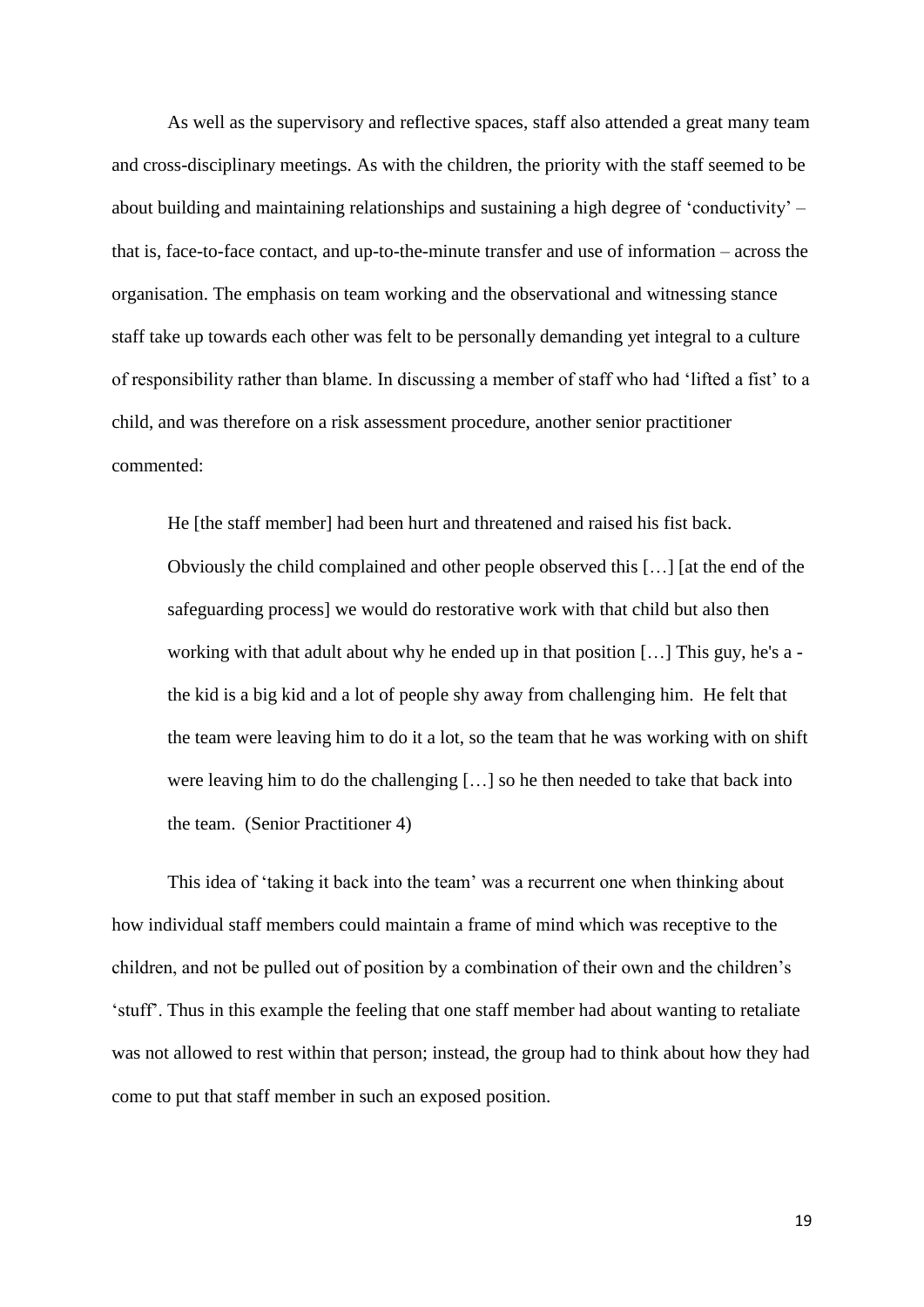In most staff interviews, collaborative working was emphasised as essential. Keeping everyone 'in the loop' also avoided 'splits' in the organisation, or between MBS and networks outside it. The emphasis on the importance of reflection on feelings, including negative and potentially destructive feelings, was taken seriously right through the organisation. In his interview, John Diamond, the CEO at the time, spoke about his own personal experience of self-reflection in the spirit of attempting to explain why remaining in touch with feelings was core to the work of MBS:

I think even at my level in the organisation a sense of being irrelevant, useless, is at times with me during the day. I reflect on those feelings. I think some of those feelings do belong to me. I think some are passed on down the line from the trauma of the children [...] The more I think by knowing my own anxieties, existential angst, limitations, my emptiness and being in touch with that, the more I feel the school is contained actually. That's a weird oppositional leadership role if you like […] It's not about knowing and I read a lot of stuff by CEOs which is about power and knowing and very much driven by financial concerns. (CEO)

The extract conveys that reflection is therapeutic work, rather than simply musing; that it is the work of the CEO to lead in doing it – reflection is not something supervisory that only those lower down should do; and that, paradoxically, staying with difficult feelings provides a source of knowledge and information of a different kind, and at least as useful, as more obvious sources of authority and leadership.

Finally, then, the commitment to self and group reflection in the staff culture, embedded in a rich and multi-faceted reflective milieu at MBS, was analysed under the important theme of 'reflecting on feelings stirred up by the work', with feelings of love, hate and hope all ubiquitous in the work. This is represented at second order level in fig. 2.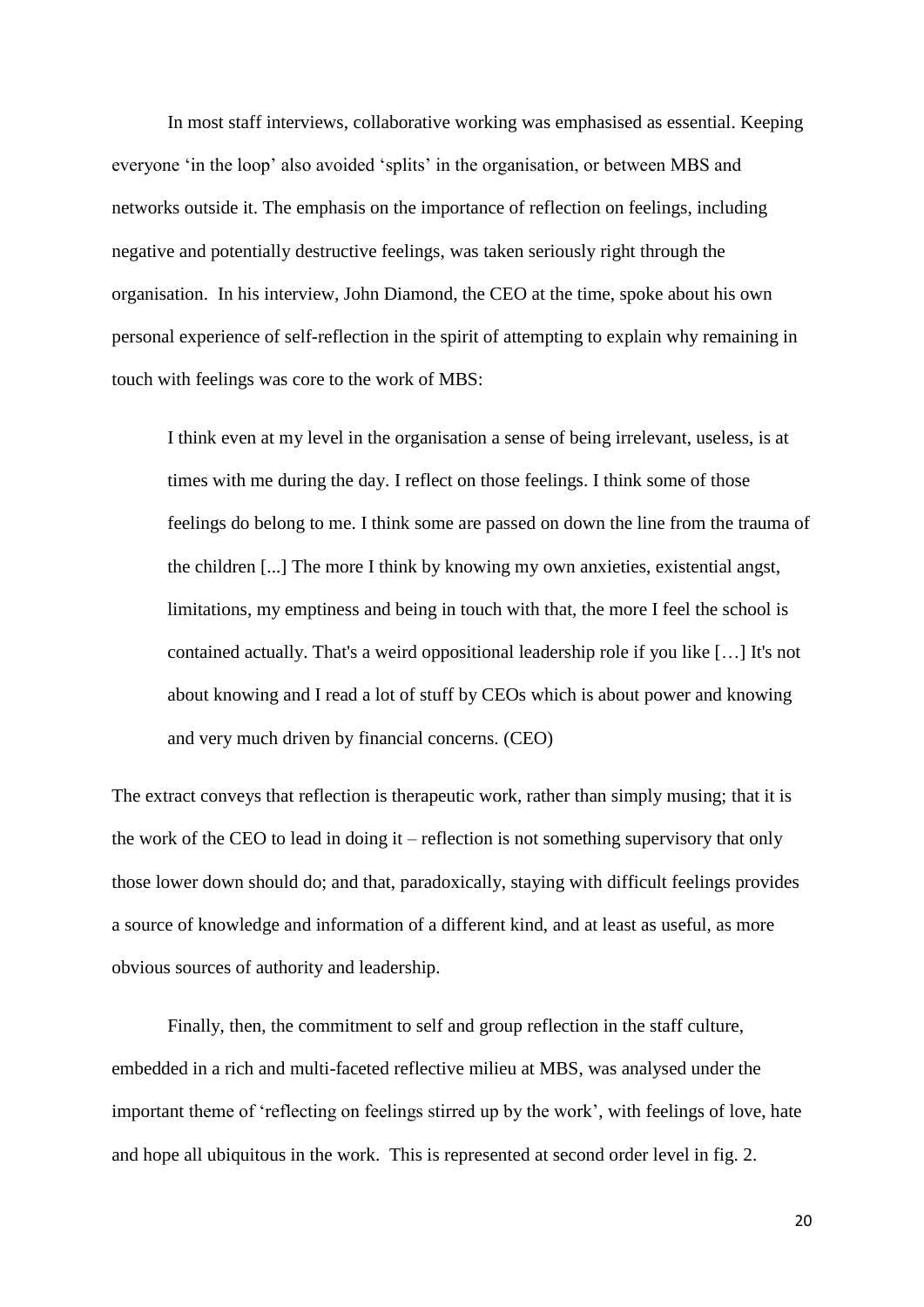#### **Concluding Discussion**

Earlier, we noted Winnicott's view that residential child care staff need to 'get emotionally involved' with the children. Through discussing our research, we have reviewed one approach to doing this – a therapeutic community approach modelled on relationshipbased, reflective practice, a reflective culture and 'group living and group learning' at the Mulberry Bush School. We have noted that the psychodynamic approach taken does not rely on 'love' or 'intuition' in its staff when they build relationships with the children. It deliberately does not emphasise one-to-one 'special' bonds. Equally, the reliance is not upon behaviour modification in creating a calm, ordered, secure environment. Although both these elements (of love and intuition on the one hand, and behaviour modification on the other) might make a contribution, the research did not find these components to be central in this milieu. Instead there was a requirement that staff place themselves empathically within the children's own emotional and relational field, whilst still maintaining a reflective, observing distance. This was to enable staff to 'read' the children's behaviour for meanings beyond the emotionally obvious. This is not easy and takes time, training and a whole-school approach. From this basis, staff can support each other to assist the children to reflect on their feelings and actions, to know themselves better and to have more self-restraint and self-respect.

The Mulberry Bush is well-resourced, with high staff-child ratios, specialist training and clear boundaries around its task and setting. Are elements of its practice transferrable to other settings? Obviously, many elements of the provision at MBS are held in common with other residential child care providers who also have excellent OFSTED ratings and known good practice – calmness, a restorative approach to 'justice', emotional warmth, a stimulating curriculum and well-kept environment, a clear ethos and good leadership and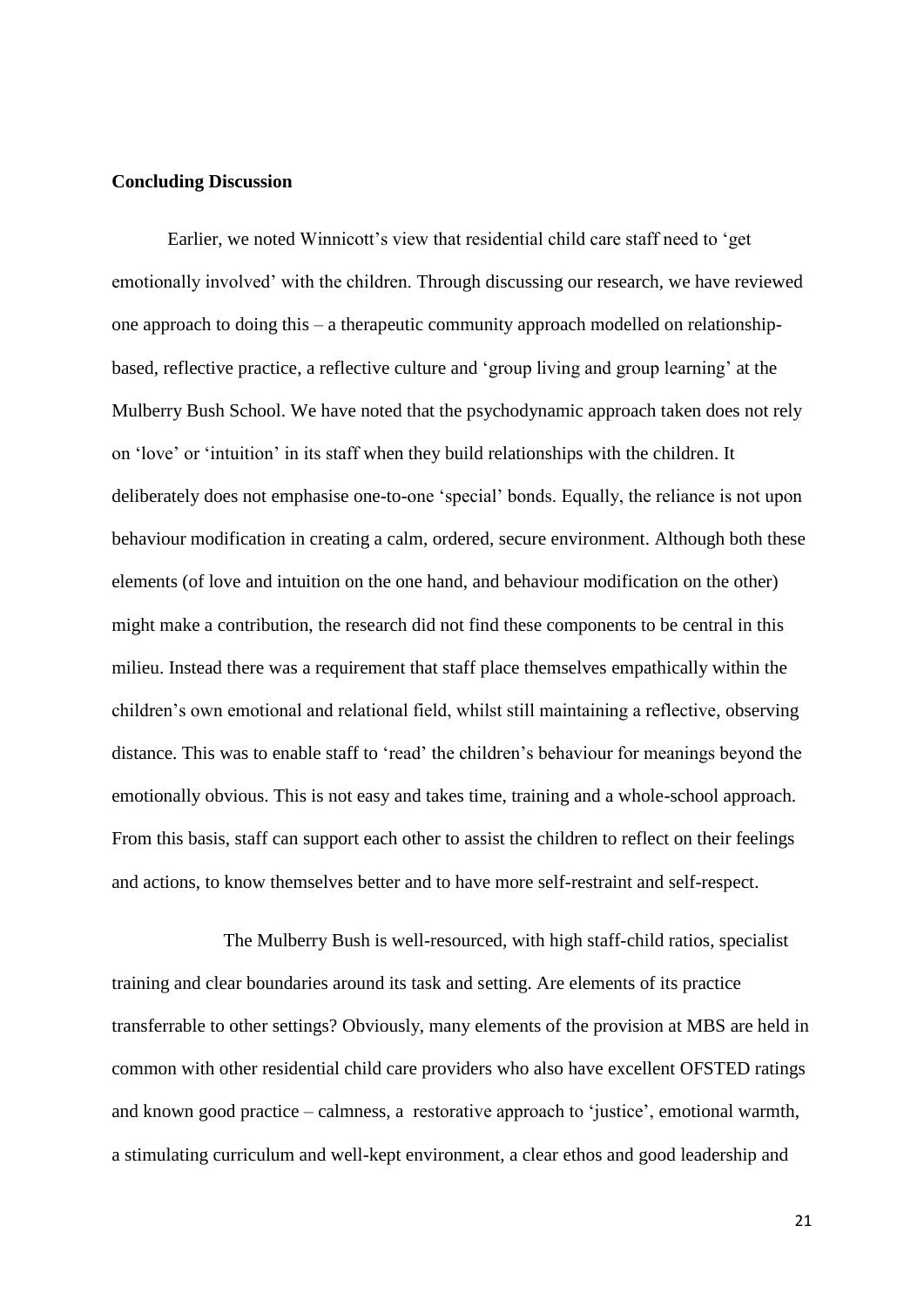training. The research team noted that other elements of MBS good practice, and the labour it involves, might be rather invisible. The MBS approach of not suppressing disturbance can be misinterpreted. The approach is not manualized and is hard to measure. It is work 'on the ground', paced by staff, who exercise their professional judgement as individuals in the moment, and as part of a treatment team and staff group working with the child over time. The work is subtly context-, knowledge- and relationship- dependent, although staff are conducting 'therapy' in an open community of everyday trusting relationships and an everyday busy living environment.

The UEL qualitative research project was independent but has clearly been conducted from within a theoretical psychosocial tradition that dovetails with the MBS's own approach. Other qualitative researchers using a different framework would have analysed the milieu differently. What the psychodynamic approach has always recognised is the emotional difficulty of therapeutic work for those who provide it. MBS staff mostly do not have psychotherapy, are not psychologists, therapists, social workers, or teachers in the main, and do not come to MBS with substantial experience with this child population. But with psychodynamically-informed reflective training and reflective spaces, they are able to hold a balance between empathising with each other's failings and being critically curious about them, so as to teach and support each other. This is in many respects at the heart of the work. Such a reflective practice model is potentially transferrable to other settings outside MBS.

Without the right kind of individual and group support for residential child care staff in place, there is a very real risk of staff experiencing feelings of demoralisation and inadequacy in their roles. There is also the risk of collusion with, or involvement in, cycles of violence with the children. Moreover, staff may simply become numbed to the impact of the children's extreme behaviours, experiencing 'empathic failure' (see Elliott, 2013)) or suffering secondary trauma and burn-out (Adlam, Aiyegbusi, Kleinot, Motz & Scanlon,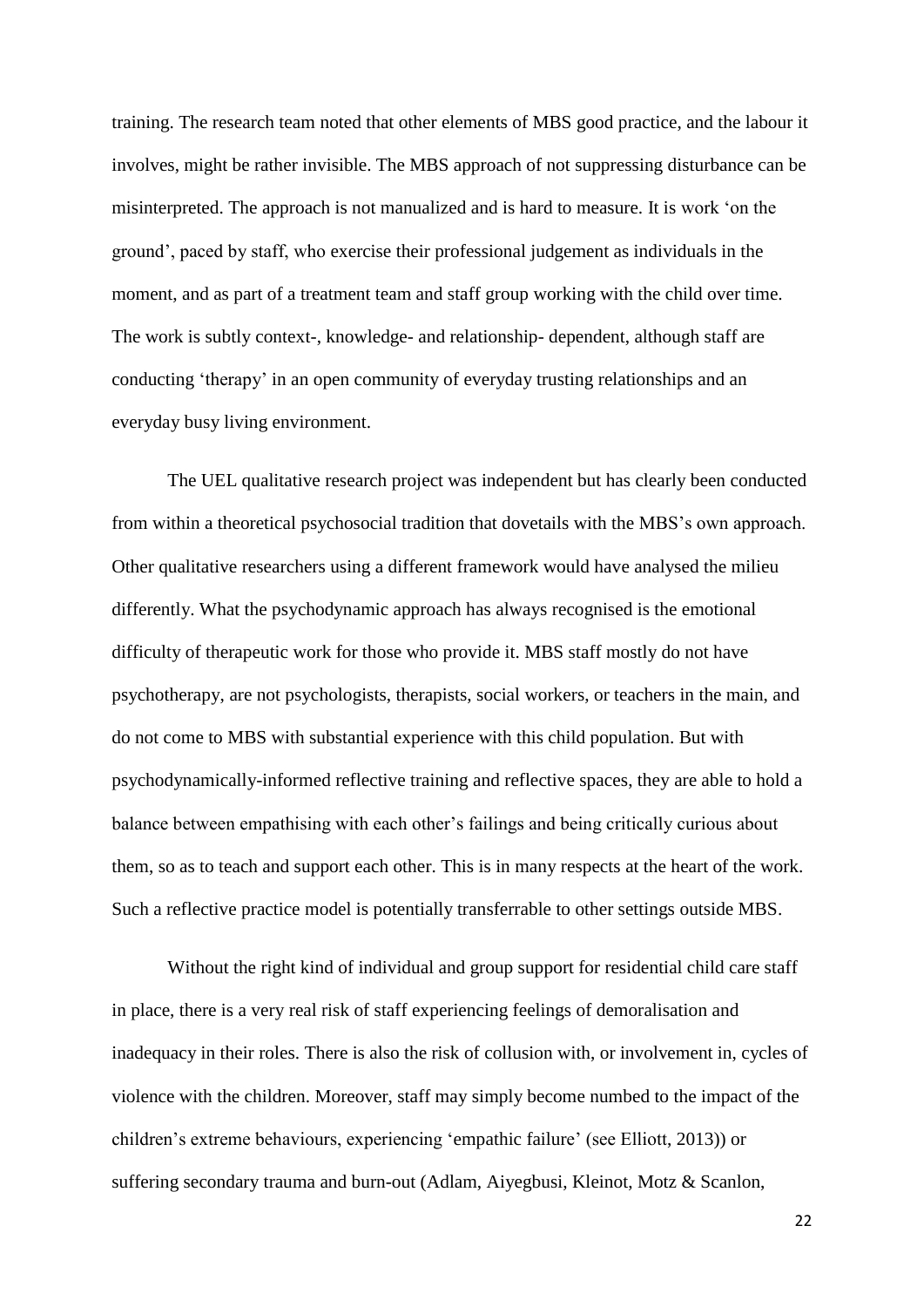2012). There is then an additional organisational cost in staff turnover. It is important not to idealise staff working with highly traumatised children; the 'resilience and moral strength' Martin Narey recommended for residential childcare workers (Narey, 2016 p. 60) is not a pre-given, unchanging quality that staff arrive with, but a potential they have, needing further development and sustenance.

#### **Acknowledgements**

We would like to acknowledge the support given by our research practice supervisor, Mike Maher (McIver Maher Consultancy).

#### **Notes on Contributors**

Dr Heather Price is a Senior Lecturer in Psychosocial Studies at the University of East London. She is particularly interested in practice-near psychosocial research into the emotional well-being of children and young people.

Dr David Jones is a Senior Lecturer in Psychology at the Open University. He is interested in the relationship of the individual to the wider social group, particularly when that relationship appears to be problematic.

Dr Jane Herd is a consultant clinical social worker and the founder and CEO of Orb8, which provides a range of services for traumatised, hard to reach and marginalised children and young people.

Alice Sampson is a criminologist researching organisations committed to solving social problems. She is a Fellow at the Mannheim Centre for the Study of Criminology and Criminal Justice, part of the London School of Economics.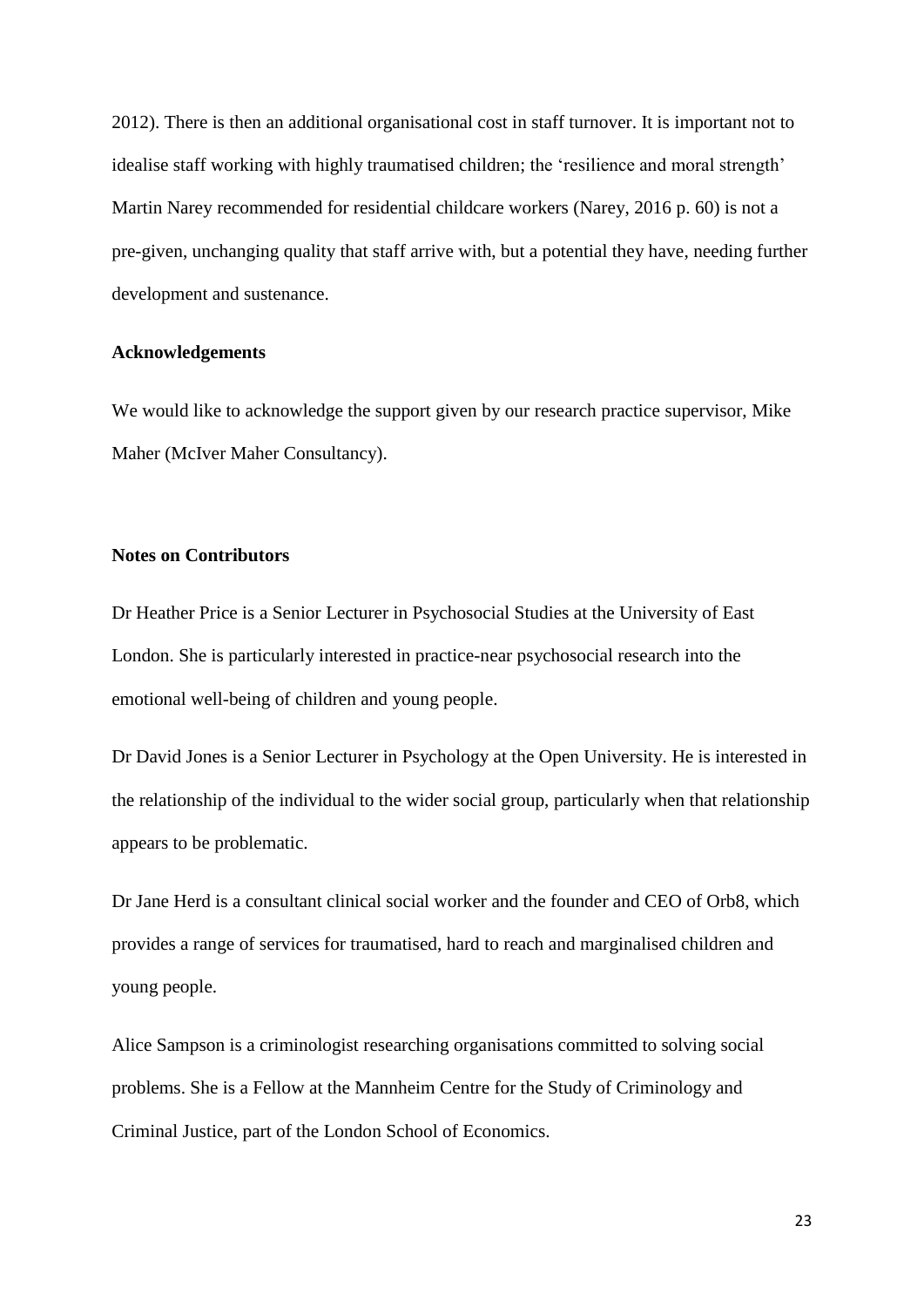#### **References**

Adlam, J., Aiyegbusi, A., Kleinot, P., Motz, A., & Scanlon, C. (2012). *The therapeutic milieu under fire.* London: Jessica Kingsley.

American Psychiatric Association. (2013). *Diagnostic and statistical manual of mental disorders* (5th ed.). Arlington, VA: American Psychiatric Publishing.

Bazalgette, L., Rahilly, T., & Trevelyan, G. (2015). *Achieving emotional wellbeing for looked after children: A whole system approach*. London: NSPCC.

Bettelheim, B. (1950). *Love is not enough*. Glencoe, IL: Free Press.

Bick, E. (1964). Notes on infant observation in psychoanalytic training. *International Journal of Psycho-analysis* 45, 558-566.

Braun, V., & Clarke, V. (2006). Using thematic analysis in psychology. *Qualitative Research in Psychology.* 3(2), 77-101.

Braun, V., & Clarke, V. (2013). *Successful qualitative research: A practical guide for beginners.* London: Sage.

Cooper, A. (2017). Soft eyes: Observation as research. In H. Hingley-Jones, C. Parkinson, & L. Allaine (Eds.). *Observation in health and social care: Applications for learning, research and practice with children and adults* (pp. 177-199)*.* London: Jessica Kingsley.

Department for Education. (2015). *Guide to the children's homes regulations including the quality standards.* London: Crown Copyright.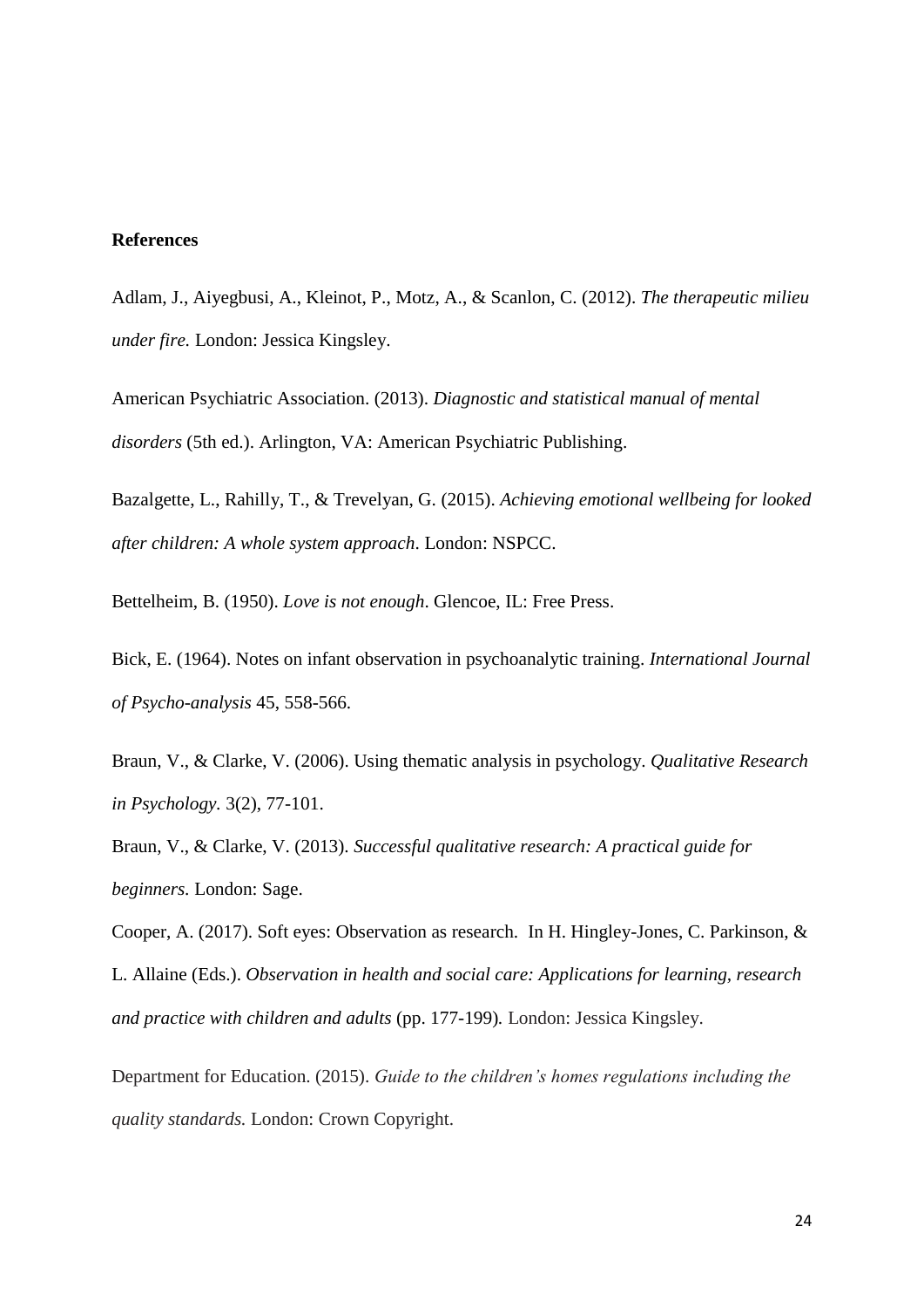Dockar-Drysdale, B. (1993). *Therapy and consultation in childcare*. London: Free Association Books.

Elliott, A. (2013). *Why can't my child behave? Empathic parenting strategies that work for adoptive and foster families*. London: Jessica Kingsley

Fees, C. (2010). A fearless frankness: The professional formation of psychiatrist Donald Winnicott, and a crucial lost episode in the history of therapeutic residential child care. Retrieved from: https://www.thetcj.org/child-care-history-policy/a-fearless-frankness

Fonagy, P., & Bateman, A. (2016). *Mentalization-based treatment for personality disorders: A practical guide.* Oxford: Oxford University Press.

Gilligan, J. (2003). Shame, guilt and violence. *Social Research* 70(4), 1149-1180.

Gutman, L.M., Vorhaus, J., Burrows, R., & Onions, C. (2018). A longitudinal study of children's outcomes in a residential special school. *Journal of Social Work Practice* 

Hawkspur Camp notes. (n.d.). Unpublished notes available in the SA/Q Q Camps Committee (including Hawkspur Camp) at the Planned Environment Therapy Trust's Archive. Toddington, United Kingdom.

Hingley-Jones, H., Parkinson, C., & Allaine, L. (Eds.). (2017). *Observation in health and social care: Applications for learning, research and practice with children and adults.*  London: Jessica Kingsley.

Hollway, W. (2015). *Knowing mothers: Researching maternal identity change.* London: Palgrave Macmillan.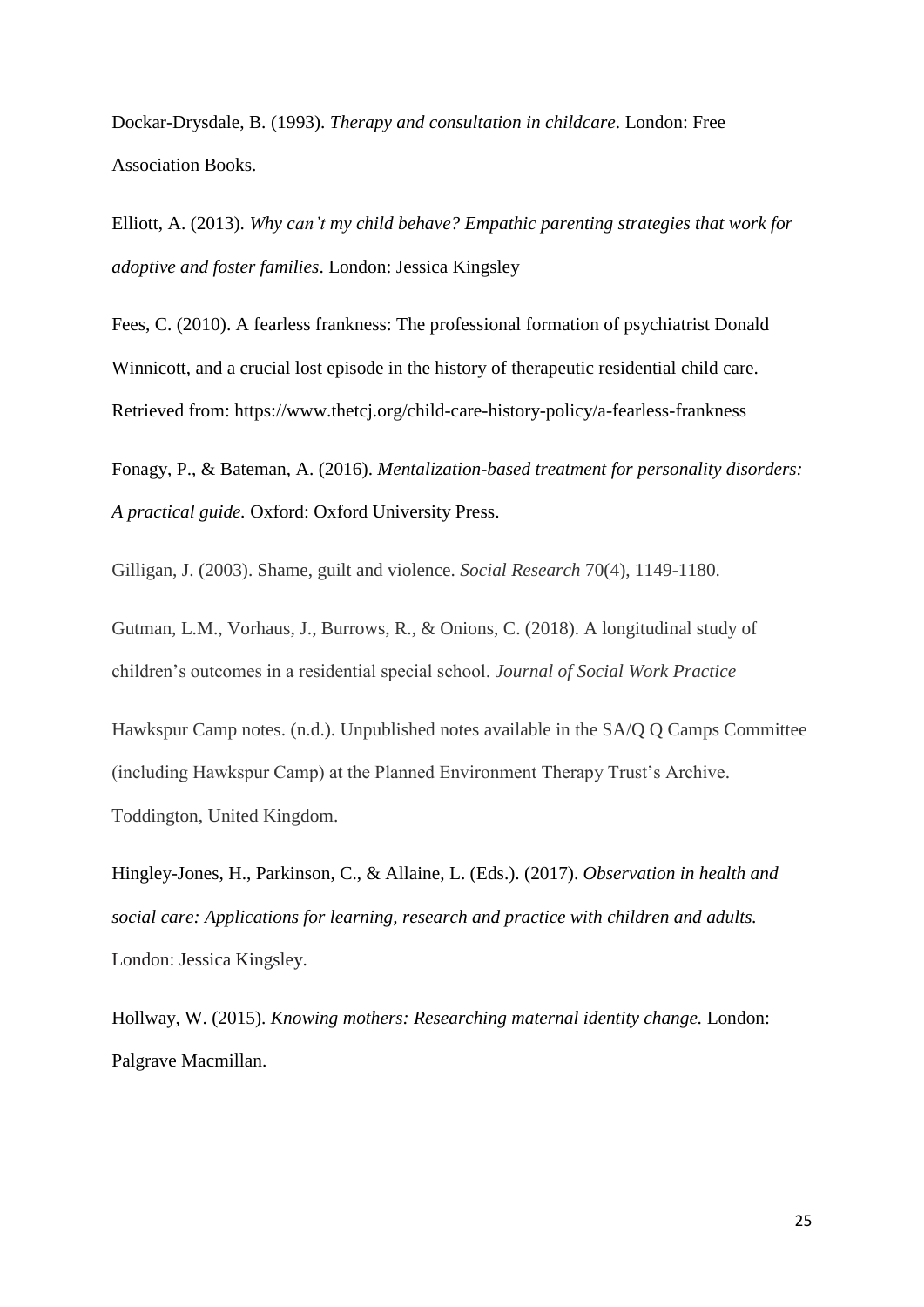Hughes, D. (2012). *Parenting a child with emotional and behavioural difficulties.* London: BAAF.

Jones, D. W. (2008). *Understanding criminal behaviour: Psychosocial approaches to criminality.* Cullompton: Willan Publishing.

Jones, D.W. (2016). *Disordered personalities and crime: An analysis of the history of moral insanity.* Abingdon: Routledge.

LeDoux, J. (1998). *The emotional brain: The mysterious underpinnings of emotional life.*  New York: Simon & Schuster.

Le Riche, P., & Tanner, K. (Eds.). (1999) *Observation and its application to social work: Rather like breathing*. London: Jessica Kingsley Publishers.

Menzies Lyth, I. (1990). *Foreward.* In B. Docker-Drysdale (Ed.), *The provision of primary experience: Winnicottian work with children and adults* (pp. ix-xiv). London: Free Association Books.

Narey, M. (2016). *Residential care in England: Report of Sir Martin Narey's independent review of children's residential care.* London: Crown Copyright.

Price, H. S., Herd, J., Jones, D., & Sampson, A. (2017). 'Keeping the children close': Towards an understanding of therapeutic provision at the Mulberry Bush School. Retrieved from<http://roar.uel.ac.uk/7089/1/UEL>

Reay, T., Zafar, A., Monteiro, P., & Vern, G. (forthcoming). Presenting findings from qualitative research: One size does not fit all. In T.B. Zilber, J.M. Amis, & J. Mair. (Eds.), The Production of Managerial Knowledge and Organizational Theory: New Approaches to Writing, Producing and Consuming Theory*.* In *Research in the Sociology of Organizations.*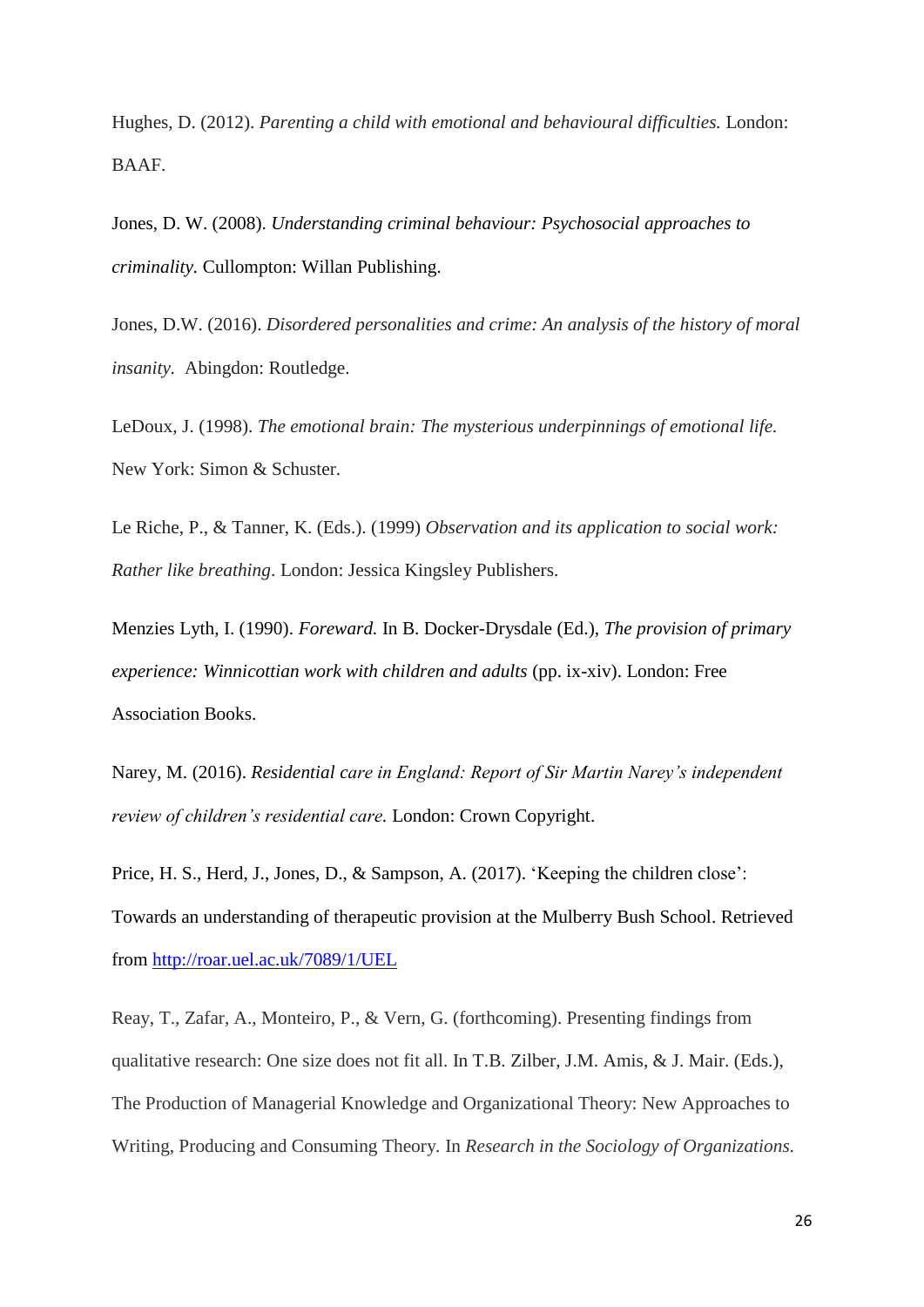Reeves, C. (2002). A necessary conjunction: Dockar-Drysdale and Winnicott. *Journal of Child Psychotherapy,* 28(1), 3-27.

Rock S., Michelson, D., Thomson, S., & Day, S. (2013). Understanding foster placement instability for looked after children: A systematic review and narrative synthesis of quantitative and qualitative evidence. *British Journal of Social Work*, *45*(1), 177–203.

Schore, A. (1994). *Affect regulation and the origin of self.* Mahwah, NJ: Erlbaum.

Selwyn J., Frazer L., & Quinton, D. (2006). Paved with good intentions: The pathway to adoption and the costs of delay. *British Journal of Social Work,* 36(4), 561–76

Selwyn, J., Wijedasa, G., & Meakings, S. (2014). *Beyond the adoption order: Challenges, interventions and adoption disruption.* Bristol: Bristol University Press.

Simon, D., Mills, D., & Burns, E. (Writers), & Moore, C. (Director). (2006). Soft eyes [Television series episode]. In D Simon (Executive Producer), *The wire*. New York, Home Box Office, Inc.

The Mulberry Bush School. (2018). What we do at the Mulberry Bush School. Retrieved from<http://www.mulberrybush.org.uk/the-work-of-mbs>

Ward, A. (1998). The matching principle: Connections between training and practice. In A. Ward, & L. McMahon (Eds.), *Intuition is not enough: Matching learning with practice in therapeutic childcare* (pp. 75-87). London: Routledge.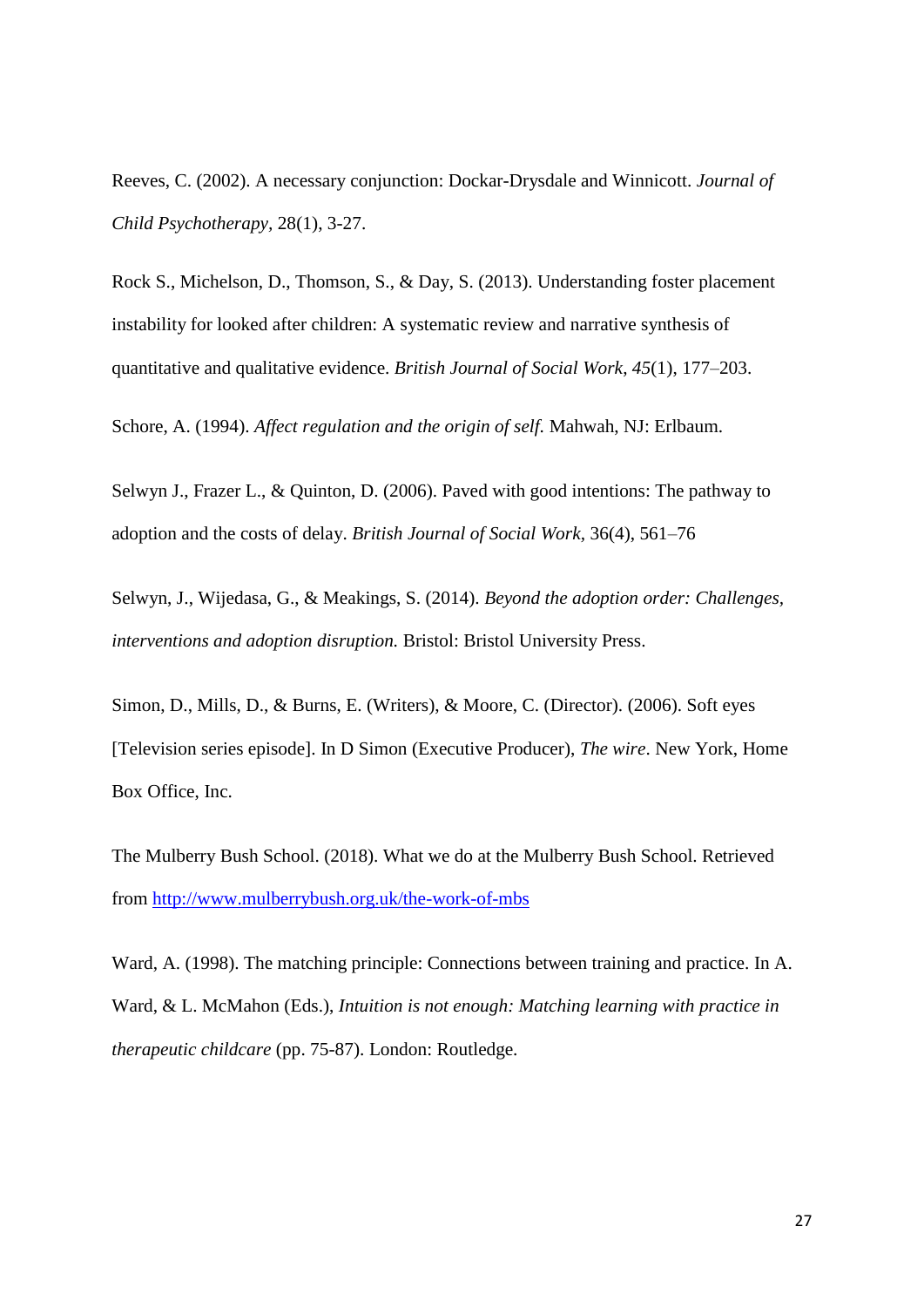Ward, A., & McMahon, L. (1998). Introduction. In L. McMahon, & A. Ward (Eds.), *Intuition is not enough: Matching learning with practice in therapeutic childcare* (1-7)*.* London: Routledge.

Winnicott, D.W. (1984a). Residential care as therapy. In C. Winnicott, R. Shepherd, & M. Davis (Eds.). (1984). *Deprivation and delinquency.* London: Tavistock. (Original work published in 1970c).

Winnicott, D.W. (1984b). Residential management for difficult children. In C. Winnicott, R. Shepherd, & M. Davis (Eds.). (1984). *Deprivation and delinquency.* London: Tavistock. (Original work published in 1947).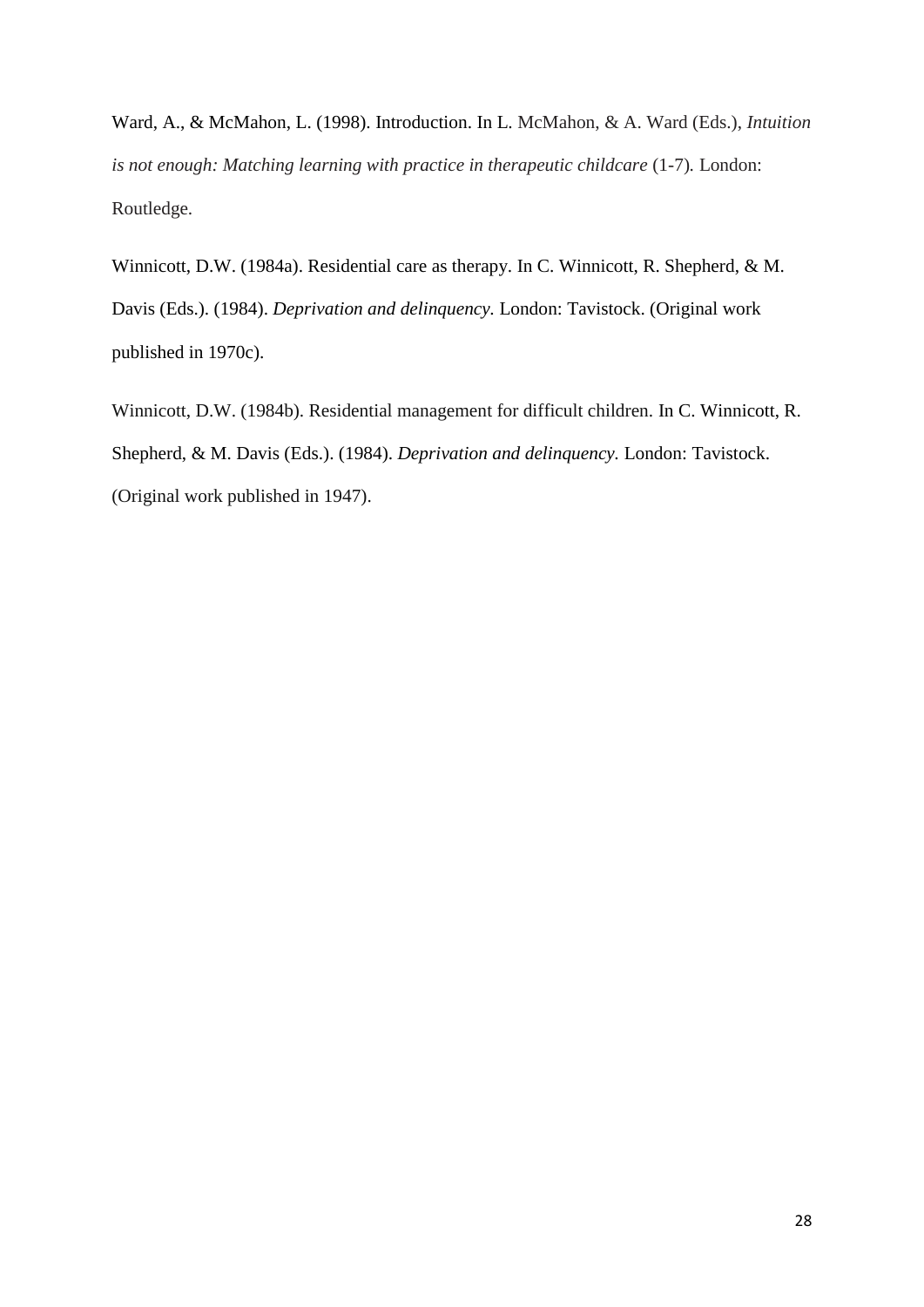